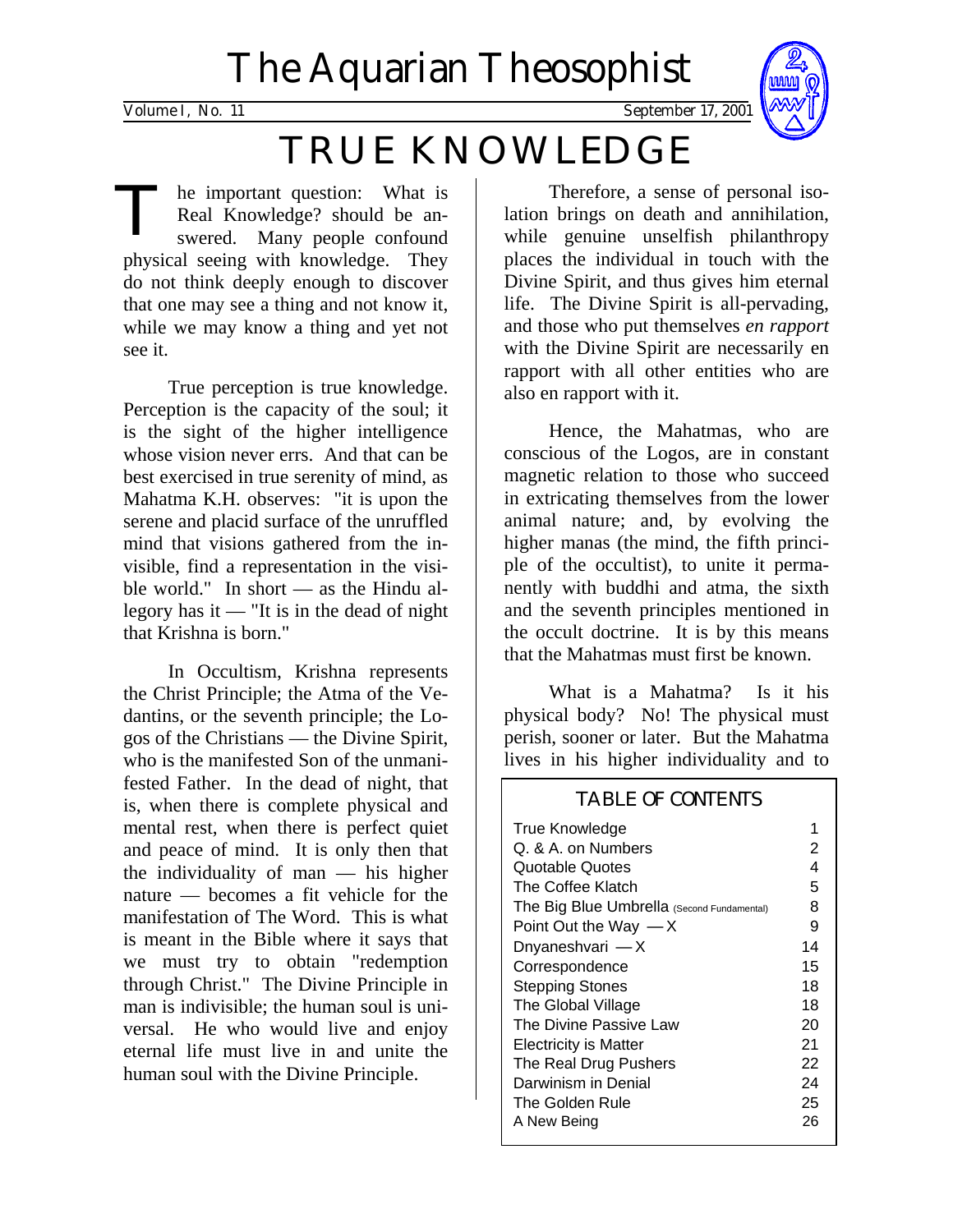know him truly, he must be known through that individuality in which he is centered. The body is merely a fulcrum of the lever through which physical results have to be produced. But, for him, the body is like a house. He inhabits it so long as it serves his purpose.

Knowledge increases in proportion to its use. That is to say, the more we teach\*, the more we learn. In the same manner, the more that an organ is exercised, the greater is its functional activity increased; provided, of course, that too much is not expected of it at once. So one meets with temptations — which can only be possible if he lives with his companions — the greater opportunities has he of exercising and thereby strengthening the will. In this process, there does come a time when the constitution of one is so changed as to incapacitate him for work on the physical plane. He must then work upon it, through higher planes into which he must retire. But until that time arrives he must be with humanity, and unselfishly work for their real progress and advancement. This alone can bring true happiness.

\* "The more we teach the more we learn." We should be cautious to spiritualize this axiom and not concretize it. Why not stand up to the plate and swing for him who has no hands, and cheer him on as he rounds the bases of life. The more you give the more you have, and this "teaching by example" keeps the stream clean.

=============================

 If you know how to run a folder in a print shop, don't refuse to teach another because you are afraid they might take your job. Even if they do learn the folder at your hands, become better than yourself, and take your job, don't count this a misfortune.

 We move from hurdle to hurdle by giving ourselves away, and those hurdles often appear to the external observer as misfortunes!!

## Q. & A. on Numbers

**Question:** There are several authorities for the number 888 as applying to the name of Jesus Christ, and as said this is in antagonism to the 666 of the Antichrist. . . .

 The stable value in the name of Joshua was the number 365, the indication of the solar year, while Jehovah delighted in being the indication of the lunar year — and Jesus Christ was both Joshua and Jehovah in the Christian Pantheon. . . .

 Also, inferred in the writings is the strange? fact that 666 is a reference to man (hu-man-ity) not to the demonizing of man but simply to man in general which most of sacred writings refer to man in general always going in the wrong direction in regard to his (man's) true happiness.

 And 666 adds up to 18 which is loaded with significance. What about all this?

**Answer:** There is another interpretation of the 666... As the "number of the Beast" (as said in "Revelations")... Which is based on the knowledge that mankind's ("hu-manity's") number is really 777. This number is related to our "seven fold" nature in all three worlds of spirit, mind and matter — since, only these three 7s represent our total higher and lower nature in these three "fields of action." Thus, leaving "spirit" out, as the "motive" behind any choices of action on any plane, would leave only the 666 — representing our lower (animal or beastlike) nature. Therefore, those who never consider spiritual intuition (or conscience) as a guide on any plane of their action or thoughts — thereby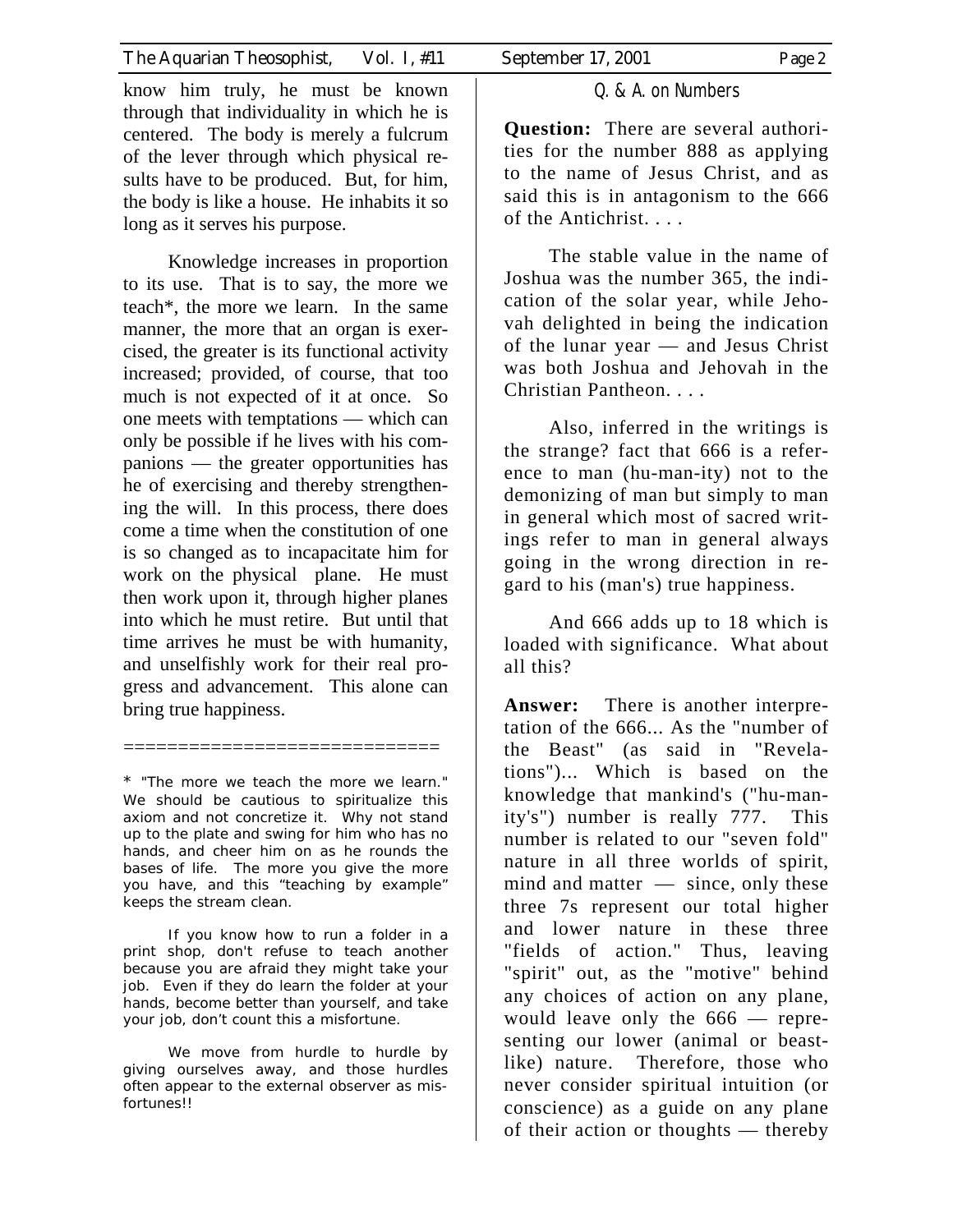acting entirely from a selfish standpoint — would be labeled as having the "mark of the beast" whose number is 666.

It would also be consistent with fundamental principles, on another level of understanding, to consider that 777 is the number of a true "Master," or "white magician"... While 666 would represent anyone one step below that plane on all three worlds — such as a "black magician, who (being deficient in spirit and acting solely out of selfishness) might only be considered as an "Adept" or "false Master" of the "black arts" rather than a "true Master" (of the "White Lodge") who would never use his adept knowledge of "magic" (or "wisdom") for selfish purposes. Such a false Master of the "dark side" would be adept at using the wisdom of Buddhi, but would not be governed by the unconditioned "Love" (for all "beings") of Atma — as the direct reflection of the Supreme Spirit that is the "rootless root" of all that is, was or ever will be.

It follows, then, that 888, as applied to the Christ (or Krishna), represents the Christos, or Supreme Spirit (or "Spirit of God") — which is on a higher level than 777 (which, in this light, represents Atma, the "spirit in man").

The number 666 also could relate to the 18 stages of yoga necessary to reach "enlightenment" on all three primary fields ("planes," as spoken of by HPB) of our consciousness (material, astral, spiritual). That's one of the reasons for the 18 chapters of the Bhagavad Gita — each of which represents a different level of yogic teachings by Krishna... Designed to awaken Arjuna's higher nature (777) through training and aligning of his lower natures (666) to

ultimately arrive at the Wisdom of the Supreme Spirit (888).

For the metaphysically minded student, the relationships of these fields to each other, based on fundamental principles, the formulas in the Book of Dzyan, and the Hermetic statement, "As above, so below" — is pictured symbolically at:

[http://members.aol.com/uniwldarts/uniw](http://members.aol.com/uniwldarts/uniworld.artisans.guild/chakrafield.html) [orld.artisans.guild/chakrafield.html](http://members.aol.com/uniwldarts/uniworld.artisans.guild/chakrafield.html)

Incidentally, any three digit number representing biblical, mythological, or Adept historical characters, such as Joshua's 365, could also relate to their level of attainment (or perfection), initiation, or functional state on each of the three worlds of matter, mind, and spirit... With 111, being the lowest state, such as that of inert matter, and 777 being the final perfection of an enlightened yogi with 888 representing an avatar, or one in touch with the Supreme Spirit on all planes in all worlds.

Naturally, since there are at least seven levels of understanding on each of the three worlds, such numbers could also apply to celestial and astrological matters as well as to other lower or higher awakenings to the nature of reality on all 21 (another occult number representing the "Arcanum" in the Egyptian and Tarot teachings) fields of consciousness. Note that the number 21 (numerologically 3, as is the 12 "houses"of astrology) represents the duality within a trinity of each of our seven inner natures, as well as the Cosmos and its triple logos or primary "Gods" (3 x 4)... Since, each such God is composed of four aspects which might be considered as Parabrahm, Brahma, Vishnu and Shiva, or Ainsoph, Kether, Binah, and Chochma — or as analogous to spirit, soul, mind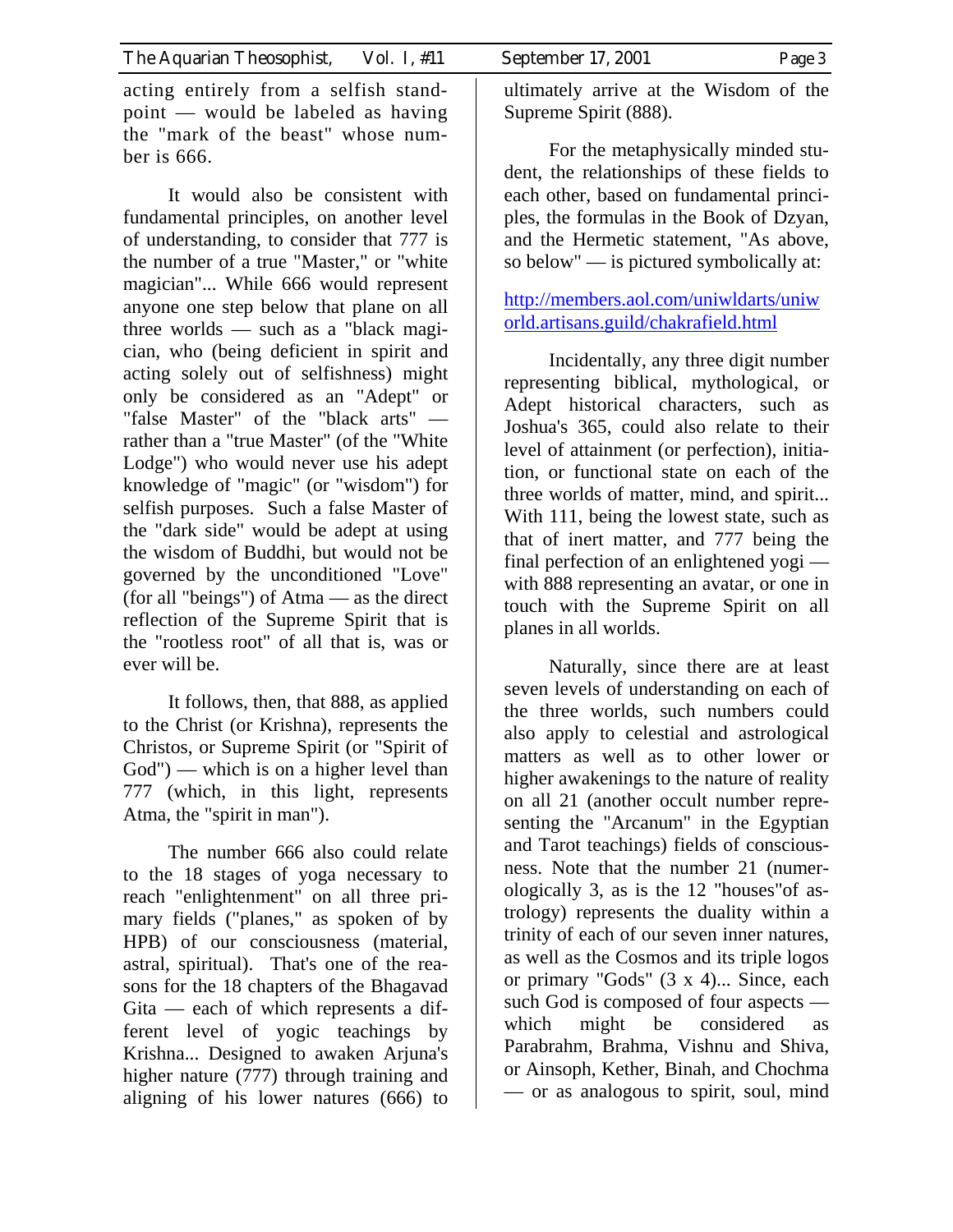and body, or abstract source, spiritual body, astral body and physical body, etc.

Incidentally, these "awakenings" might come about by progressively "seeing" with the "inner eye" the interrelationship of the two lower worlds (physical, astral) to each other and to the surrounding higher world (spiritual) on each level of our seven fold nature — through a form of simultaneous meditation using both aspects of our dual brain and dual mind (rational-intuitive, linear-nonlinear, linguistic-graphical, mathematicaltopological, etc.)... i.e., By mentally looking outward from their coadunate "zero (laya) point" centers and inward from the circumference of each "field" on any given level — simultaneously while applying the three fundamental principles along with analogy and correspondence... Thus, effectively opening the "antahkarana" path between the right and left brain and, concurrently, the channel between higher and lower manas.

Patanjali's Rajah yoga teachings, focussing on this dual mind as the direct link between the higher and lower natures, is the primary yogic path (or meditative practice) to enable one to ultimately arrive at this final level of "enlightenment," along with full adeptness in or mastery of all the "siddhis" (psychic powers).

LHM

# Quotable Quotes

For a spiritual seeker, there is no greater evil than negligence in recollection. From it arises delusion. From delusion arises egoism. From egoism comes bondage and from bondage misery.

SANKARACHARYA

In truth only those are alive who have escaped the bondage of the flesh as from a prison, whilst that which you call life is in reality death.

CICERO

And so, from hour to hour, we ripe and ripe, And then, from hour to hour, we rot and rot, And thereby hangs a tale.

WILLIAM SHAKESPEARE

The vesture comes, the vesture goes, it works and meets experience; the vesture withers and dies, but I remain, set firm like a mighty mountain.

SHANKARACHARYA

For some the curtain hides not the countenance of Isis, but only empty space disappearing into the impenetrable, for them, darkness; for others light pours forth from there.

H. P. BLAVATSKY

Arjuna felt at odds with his *svadharma.* But however unattractive a man's *svadharma* may be, he has to find fulfillment by persisting in it. Only through such persistence growth is possible.

VINOBA BHAVE

Even to fail in an honourable object is honourable.

PLATO

An intelligent man confides in the kinship of the soul rather than in that of the blood.

PLATO

So long as a man imagines that he cannot do this or that, so long is he determined not to do it.

BENEDICT SPINOZA

While performing an action for its own sake, one's absorption in it is itself a stream of joy.

VINOBA BHAVE

Make for yourself an island. (Buddha) The higher yearning conquers all the lower yearnings. (M.K.Gandhi)

> "Nature rejects the monarch, not the man; The subject not the citizen, for kings And subjects, mutual foes, for ever play A losing game into each other's hands, Where stakes are vice and misery. The man Of virtuous soul commands not, nor obeys, Power, like a desolating pestilence, Pollutes whate'er it touches; and obedience, Bane of all genius, virtue, freedom, truth, Makes slaves of men, and, of the human frame A mechanical automaton."

> > PERCY BYSSHE SHELLEY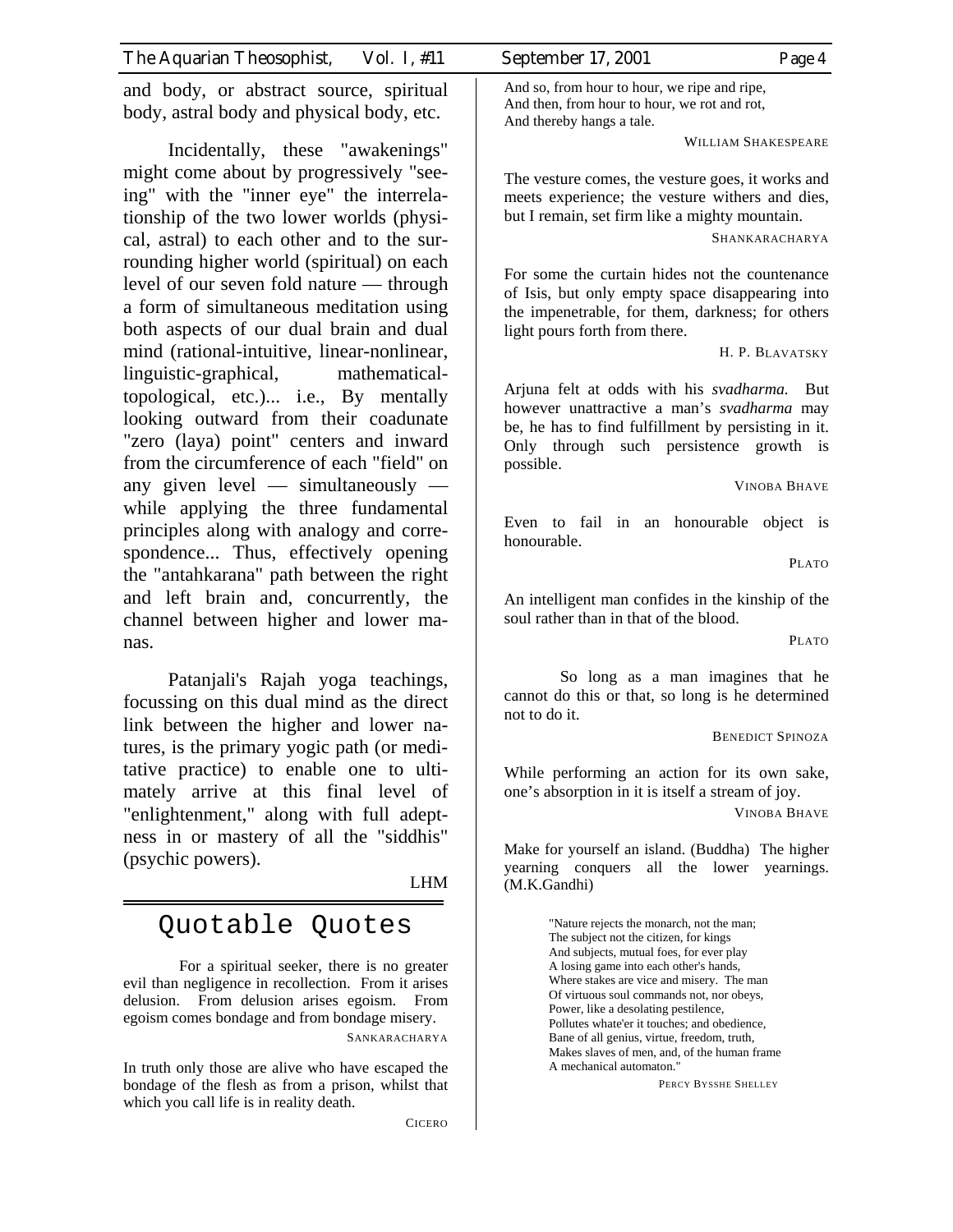

**Coffee-Maker**: Here comes "student" with a batch of papers in his hand. I feel it in my bones I'm going to get harangued about something! Student has a twinkle in his eye, maybe it won't last too long.

**Student:** I just read an editorial comment on theosophy by Leon. It deals with ULT-bashing which waxes and wanes at different periods, a little like the sun-spots. Here, let me read it to you, tell me what you think. Leon is responding to a correspondent:

Our mail seems to have gotten crossed but I think I answered most of your questions in the final version of my last e-mail.

All I can say to your added queries is that I am not adverse to hearing what the experts have to say, and certainly don't want to inhibit anyone from proving the truth or falsity of these claims, which certainly would have a value from a historical point of view.

But, one of the reasons I chose ULT as my study link to theosophy, is that my primary interest was in its fundamental teachings and, as an adjunct to that, the teachings of ancient occultism, all of which have been pointed to in the Secret Doctrine. Another, is that it is the only version of a "real" school of theosophy or "mystery school" — that, like all true spiritual teachings, demands no obligations on the part of its students, forces nothing down anyone's throat, and allows each student to be his own guide and master. The major reason, however, is that I listened to the anonymous lecturers at

ULT, compared them to lectures and named teachers I heard at the various TS organizations, and came to the conclusion that ULT teachers had a greatly superior knowledge of the basic root teachings of theosophy, and had no interest in teaching or practicing psychic phenomena, astrology, and the like

Its modern history, however, along with that of all the other TS organizations and the personal activities of any of their members, founders or leaders have very little claim on my attention, and are classified as "side issues" by me and, I imagine, by most theosophists who join, or participate in ULT without joining, for the same reasons I did.

I hope this clarifies the position I've taken in response to your previous mailings... Which I might apologize for taking and responding a bit too personally... Since, I do not think it wise to expose the personality foibles of the founding theosophical teachers, whose writing we use as teaching aids, to new students of theosophy, or to the general public who might identify the personality of the teachers with their teachings, and thus, reject the teachings themselves.

This has been a problem since the early days of the theosophical movement with the public bashing of HPB by her enemies, that still inhibits the fulfillment of the real purpose of the modern Theosophical Movement that was designed to spread broadcast the fundamental theosophical truths to the rest of the world.

In this light, I feel, as I imagine do most ULT members, that your exposure of these inner problems of any of the theosophical groups or organizations and the personal foibles, disagreements and in fighting of their professed leaders (some of whom are useful teachers) — whether true or not — does little to promote the aims and purposes of ULT as stated in its Declaration (which we feel is in direct accordance with the aims of the Founders). And, therefore, such activities serves to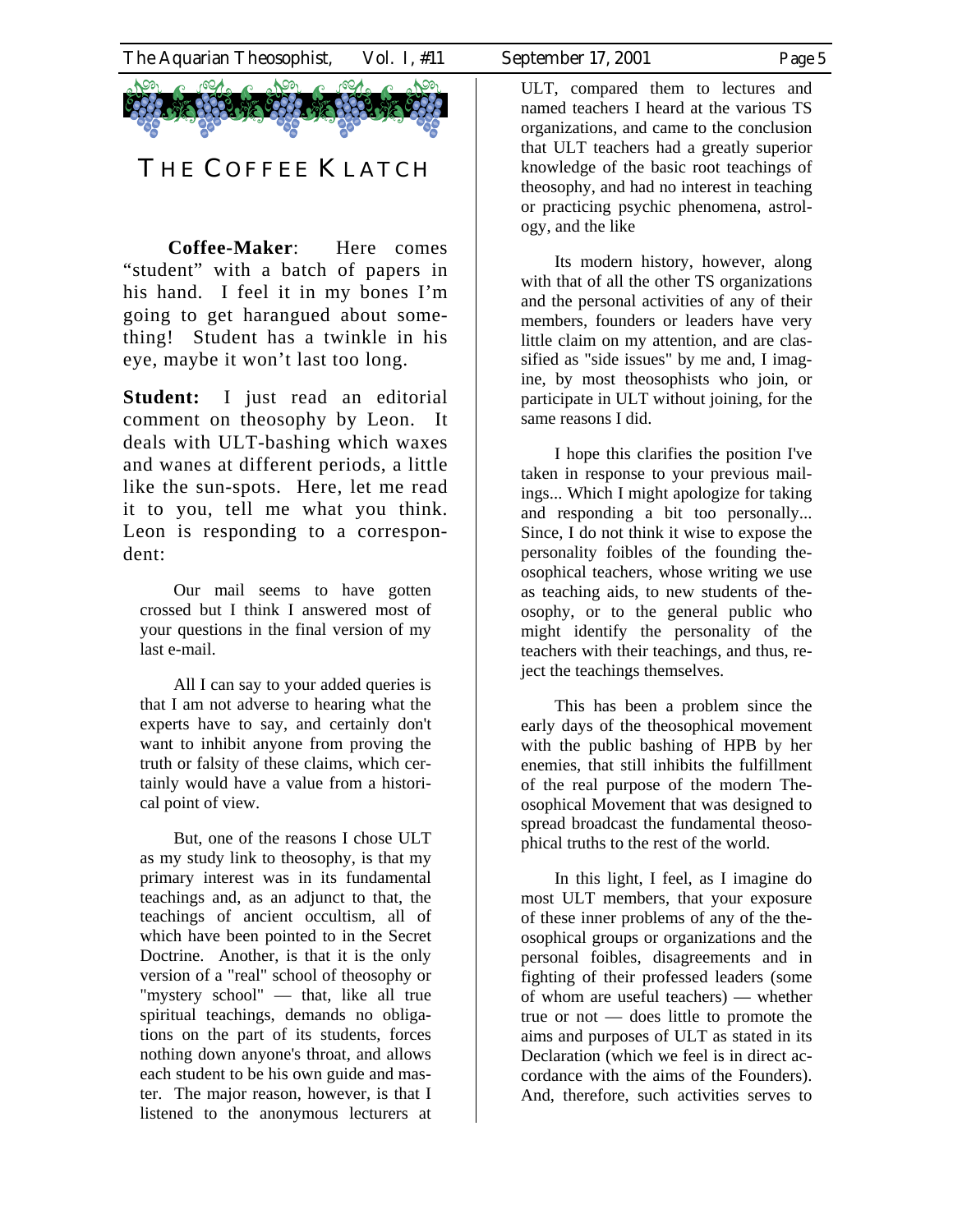undermine and are detrimental to the Movement itself.

Whether your intention is to "bash" ULT or not, to the outside observer, this exposure of what you might call the "History of the Theosophical Movement" may be perceived as "bashing" by some and, consequently, serves to undermine the real purpose of the founding of the modern TM.

Do you then, wonder why many of us more advanced ULT associates, might tend to think of you as one of the enemies of theosophy rather than one of its helpers, and thus give you the cold shoulder when you approach them with your so called, "search for truth?" Which, in a theosophical sense, being strictly focused on the material and personal, is as far from the real TRUTH (that we in ULT are seeking to expose to the world) as one can get.

I hope you can understand what I am talking about, and why you and those, sometimes real "bashers" of ULT, such as ----- and ------, who have brought up these discussions, and continue to harangue them in the open forum of Theos world, have gotten such a negative response from some of the senior associates of ULT.

#### Leon

**Coffee Drinker:** Come on, Student, let me read my *S.D.* and spare me the political itch of "who did what to whom." It was a waste of time in Jesus's day, a waste of time in Buddha's day, Plato's time etc., because the Teachings prove or disprove the Teacher, not incidents from their life. Once you enter the psychology of soul-growth, paper-trails have no meaning.

**Furtive Bystander:** History is mysterious. In one sense you need it, and in another sense you get lost in it and wander away from the real purpose of the journey:

Historians, like the rest of us or liable to err in the deductions they make from the available evidence. In addition, all of us are constrained by the interpretation we put upon the available evidence. This cannot be helped because each brings a bias peculiar to their present state of consciousness to the subject of their investigation.

As an example, the evidence in favor of Atlantis has been steadily mounting. In fact, to the theosophical investigator the evidence is staggering, but read what the majority of historians have to say about the so-called staggering pile of evidence, and one realizes pretty quickly that "consciousness" not evidence determines what gets labeled "history."

The "heart doctrine" has never, to my knowledge, been amenable to the "let's nail this fact to the wall" approach.

In Madame Blavatsky's series entitied, "The Esoteric Character of the Gospels," she explains why historians, interpreters, and translators had failed in their effort to understand the so-called secret schools of Greece. Why — ? Because they ignored the IDIOMATIC meaning given to several key Greek words which in the "average" greek dictionary had quite another meaning!!

The world is a subtle place. We discover it by inches rather than yards. We, all of us, are a walking mystery-school, aye! even to ourselves!

**Coffee Sipper:** Are you trying to tell me that there is *Blood History,* along with *Written History?*

**Person at the Back:** Each of us carries 18 million years of history. Why is it so inaccessible to us?

### **Pensive person stirring her coffee:**

Without the fire of inner effort one has not the psychological center in the brain sufficiently open to understand the context in which events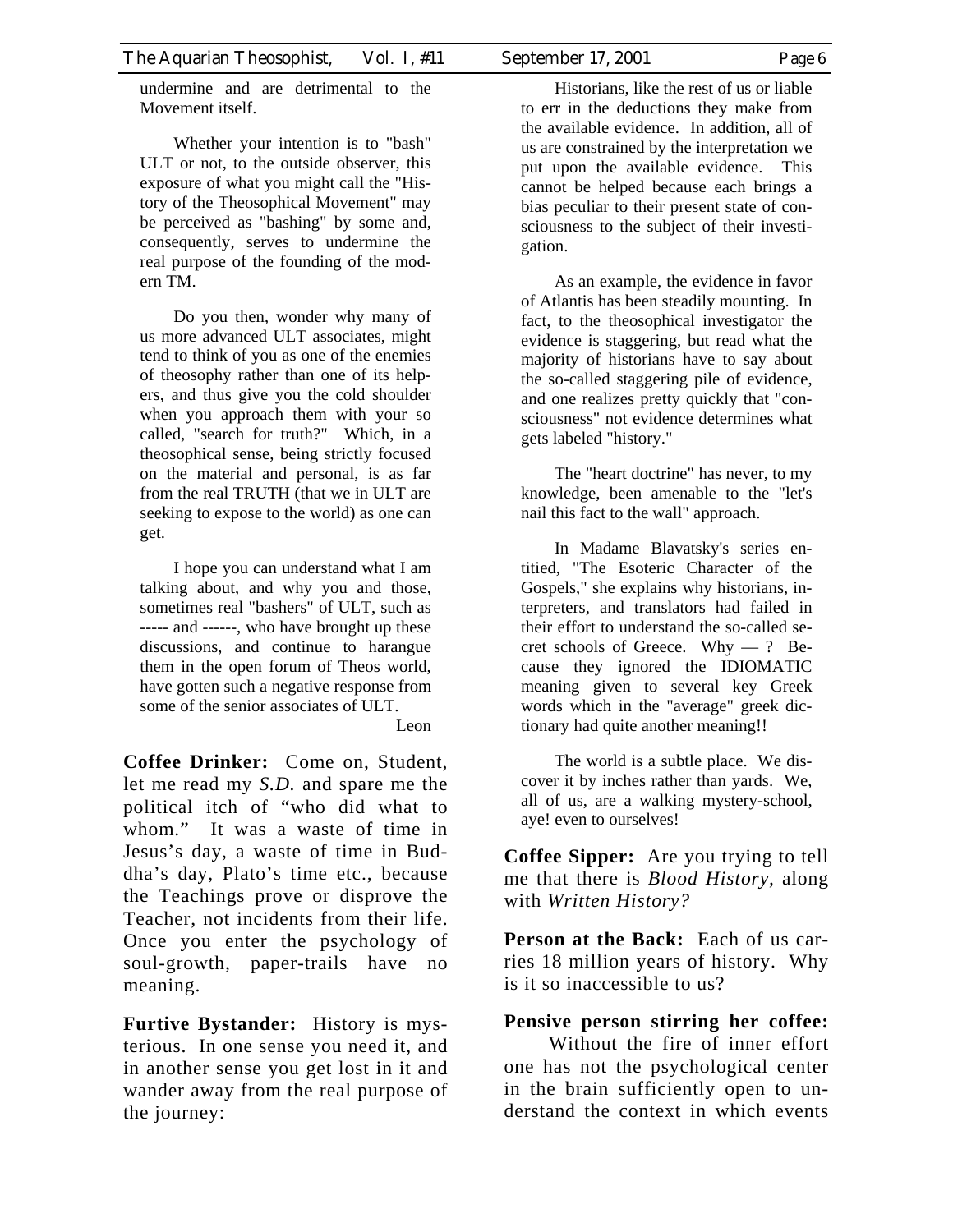happen. Dead-letter, Black-marble history is worse than none at all.

**Tea-Drinker:** But you did not answer the question about the inaccessibility of our so-called 18 million years of cycling.

**Person twirling his moustache:** I will give it a try. Memory and matter are very similar, perhaps even synonyms. The memory we have now is kamic and transient. If we soak in Alaya, this brings a high percentage of Akasa into our little universe. This matter carries the eternal memory, but in order to have a universal memory we must live universally. The longer the memory, the longer the radius to our circle, and the bigger and more inclusive it is. Under those conditions **responsibility goes**  *up* **enormously** and we must live for the circle rather than the personal. Therefore we must give up our life if we would *live.* This giving away process causes our life to bestride the pairs of opposites and Knowledge comes pouring into the brain free-ofcharge.

 Your get what you pay for, universal people have universal memories. Self-induced self-devised servants are the really free people on this planet:

 Remember the speech to returning souls about to incarnate:

Ye short-lived souls, a new generation of men shall here begin the cycle of its mortal existence. Your destiny shall not be allotted to you, but you shall choose it for yourselves … Virtue owns no master. He who honours her shall have more of her, and he who slights her less. The responsibility lies with the chooser. Heaven is guiltless.

> Plato's *Republic* Trans., J. Wright

**Person who just walked in:** May I change the subject. My dad is a policeman and he just pounded the table for the death penalty, but as luck would have it, my grandfather is Warden at the local prison. My grandfather claims the Wardens are almost unanimously opposed to the Death Penalty and my father insists that society would fall apart without it, for who would restrain the serial murderers and the rapists. They had a horrendous argument and I escaped to the Koffee Klatsch!!

**Adelasie:** There may not be a "theosophical view" on the death penalty, since theosophical students tend to be pretty independent thinkers, and many factors go into forming opinions on this subject. But there are a few theosophical principles that can be helpful in understanding what is involved in examining issues such as this, which are very emotional issues, and which can be confusing, and even devisive.

Consider, for instance, the central principle of theosophy, the unity of all life. If we take this idea seriously, we can see that everything that happens affects everyone and everything. Violence and destruction toward one life form affects all life forms. Coupled with the the essential nature of motive, this becomes illuminating.

We can ask whether revenge, for instance, is a right motive for murder. Do we have the right to judge our fellow human beings, to decide whether they have the right to live or die? Can we be absolutely sure, if given the power, that we understand sufficiently the laws of nature, that we understand sufficiently all aspects of the situation under consideration, to take such a responsibility as deciding that one of our brother human beings should die? Karma rules all human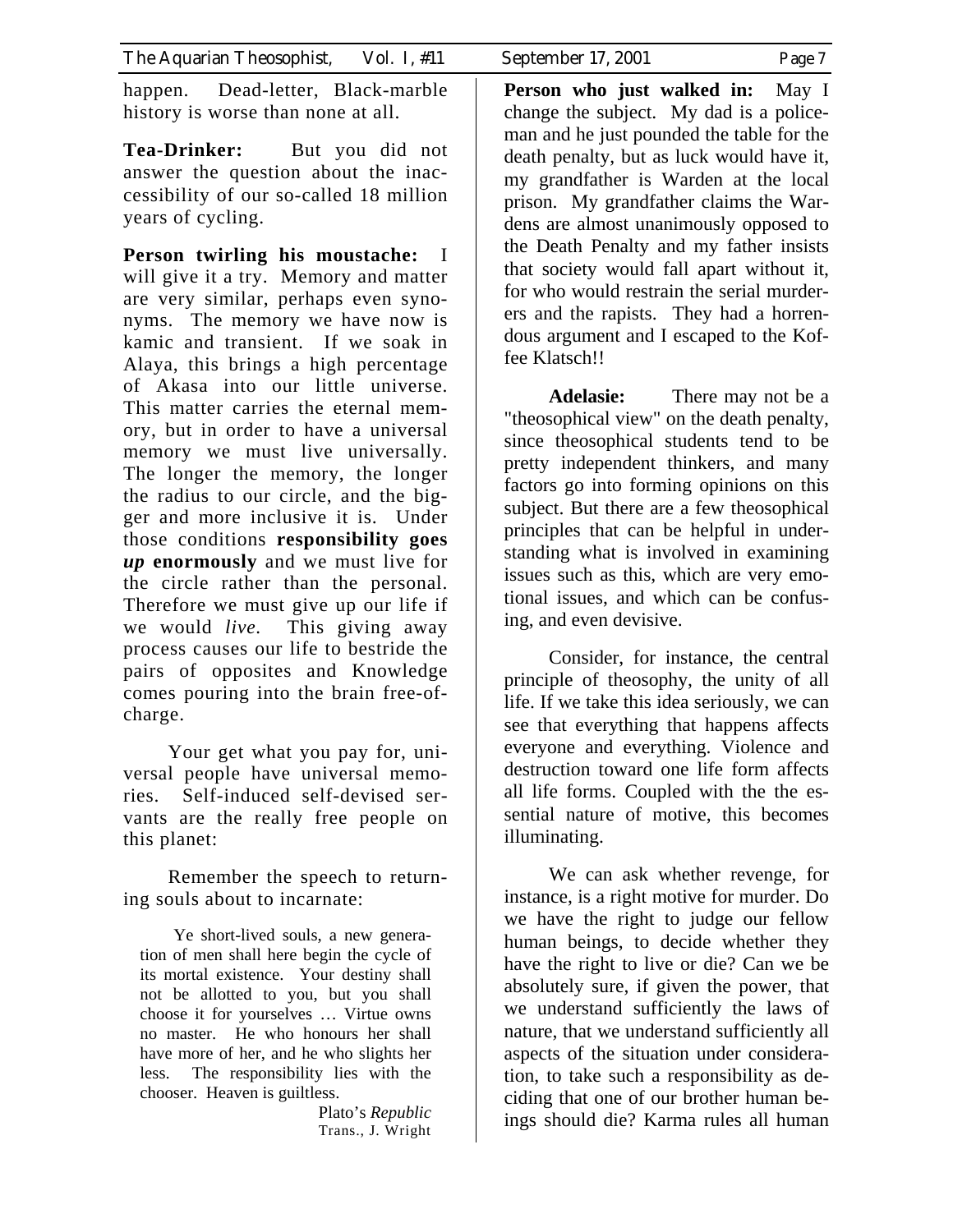experience. We are always either living the effects of past causes, or making causes for future effects for ouselves.

How do we know what karmic payment, result, lesson, is being learned by another? How do we dare interfere with that?

The question is often asked, "But how are we to protect society from criminals? Isn't it better to kill them and be done with them?"

Theosophy teaches that the evil that dwells within a murderer does not die when his body dies. That evil lives as long as there is a being it can vampirize. It may even be that killing the body that is host to such evil only releases it into the world to roam and find another host, whereas if the original host were able to live, possibly even to learn to exorcise that evil, through recognition of his responsibility to his brothers, through renunciation of his lower motivations, through rededication of his life to a higher purpose, that evil would be banished once and for all.

Theosophy teaches that each human being is a spark of divinity. Is it possible that those who commit terrible crimes, crimes that we collectively think deserve death, are not evil people who if eradicated would cease to exist, but are people who are sick, who have some psychic disability, who are operating under some heavy karmic disability? Perhaps an attitude of compassion toward such people, similar to the attitude we show toward others who suffer from terrible illnesses, would help us find a way to address this kind of sickness.

Back to the unity of all life: we tend sometimes to think in terms of "them and us," when it is actually all "us." A good index for evaluating some

of the stickier questions of ethics and right behavior is the good old Golden Rule. How would I feel if that were me? Every murder is some mother's child, and any mother could put herself in the position of the mother of a condemned person for a moment if she wonders if it is a good idea to murder her child in turn.

Someone told me the other day of a study being done in high schools in this country. It seems that the schools which work to enhance self-respect and compassion toward others in their students are having less incidents of violence than the schools that rely upon metal detectors and drug sniffing dogs to control their students.

You brought up a pretty big subject, but a good one for us to think about.



## THE BIG BLUE UMBRELLA

THE SECOND FUNDAMENTAL

There is always a Golden Age in process and we humans, by our actions CHOOSE the cycle, not vice versa. There is a golden age as we speak but few have chosen it. It has it's major thrust in the West but can be CHOSEN from anywhere in the world. Here is a quote from the *SD* showing the mysterious simultaneity of destruction and rebirth:

All races have their own cycles, which fact causes a great difference**.** For instance, the Fourth Sub-Race of the Atlanteans was in its Kali-Yug, when destroyed, whereas the Fifth was in its Satya or *Krita* Yuga**.** The Aryan Race is now in its Kali Yuga, and will continue to be in it for 427,000 years longer, while various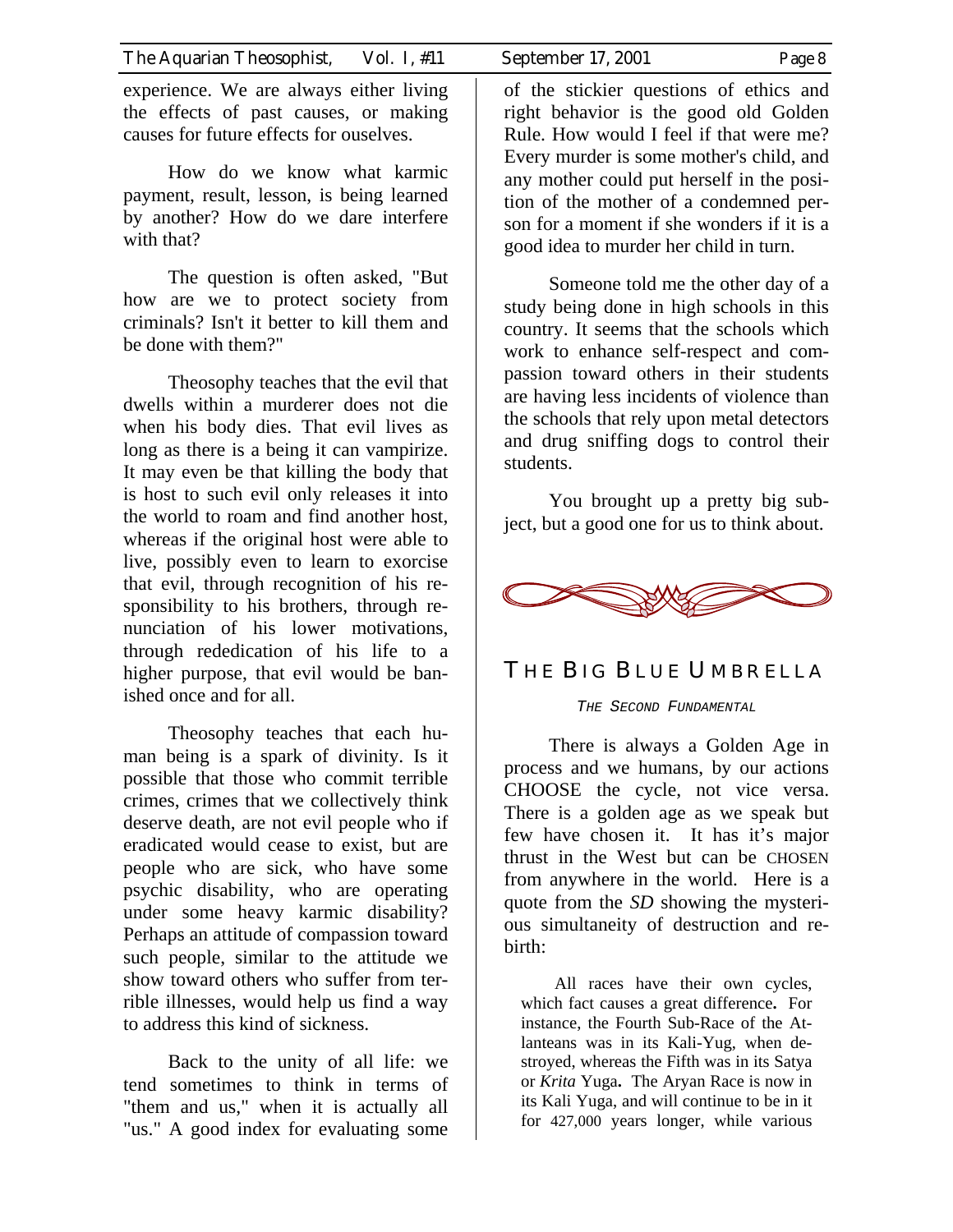

# POINT OUT THE WAY

**X** 

QUESTIONS ANSWERED AT AN INFORMAL "OCEAN" CLASS

Chapter III

II. — The Sevening of Man

**Question:** In the first paragraph on p. 27 is the statement that there comes a time of perfection; that is, when progress stops in that particular cycle spoken of, and then the earth disappears as a tangible thing. It isn't annihilated, we know that, but the statement is made that it disappears as a tangible thing. What is meant by that?

**Answer:** Let's go on in the greater cycle until the same stage is reached again. What will happen to this earth that will have disappeared as a tangible thing? What will become of it? Will it not once more reappear as a tangible thing, going through its evolution again on this plane, and then once more — having achieved as much perfection as possible — what will it do? Disappear as a tangible thing, and once more reappear. It is nothing but the Law of Reincarnation. "Cycle" means reincarnation, only this word is used to show that it means the reincarnation of a mass of Monads or egos, whereas we use the word "reincarnation" as applied to one single individual. Yet we say that there is a cycle of reincarnation. For the man of today we know that the average duration of that cycle is 1500 years.

Now, after we have seen that the Ocean says the world, or our earth, disappears as a tangible thing, the question is, "How do you account for the moon still being visible?" Suppose we change that word "still" to the word "now." How do you account for the moon now being visible? Well, one way we can understand it is this: When the old moon chain disappeared as a tangible thing it disappeared, but when the same stage was reached in the new evolution, its ghost or Kama-Rupa materialized. Any Kama-Rupa is on the fourth plane of evolution, is in the fourth stage of existence. Remember that the fourth stage is the stage of formation, or re-formation, and it is also, of necessity, the opposite — the stage of disintegration. When this earth had once more reached the fourth stage, its effect on the moon may well have been such as to precipitate the kamic moon onto our plane. H.P.B. says in The Secret Doctrine — and Mr. Judge says the same thing on p. 25 that the reason we can see the moon is that it is on the same plane of perception as ourselves.

Venus is said to be in the Seventh Round, but we can see Venus. How can we do that when we are in the Fourth Round? Because Venus is in the fourth stage of her Seventh Round. We are in the Fourth Round and Venus in the fourth stage, so both are on the same plane of perception. The statement is made that both Mercury and Mars have been in obscuration — that is, in Pralaya — and that Mercury is only beginning to come out of obscuration, yet both are visible. How explain that? Why, they are fourth-plane globes, which, during a minor Pralaya remain intact, though dead. Being on the fourth plane of perception, they are visible to us. We do not see the moon, say, of the Third Round. Why not?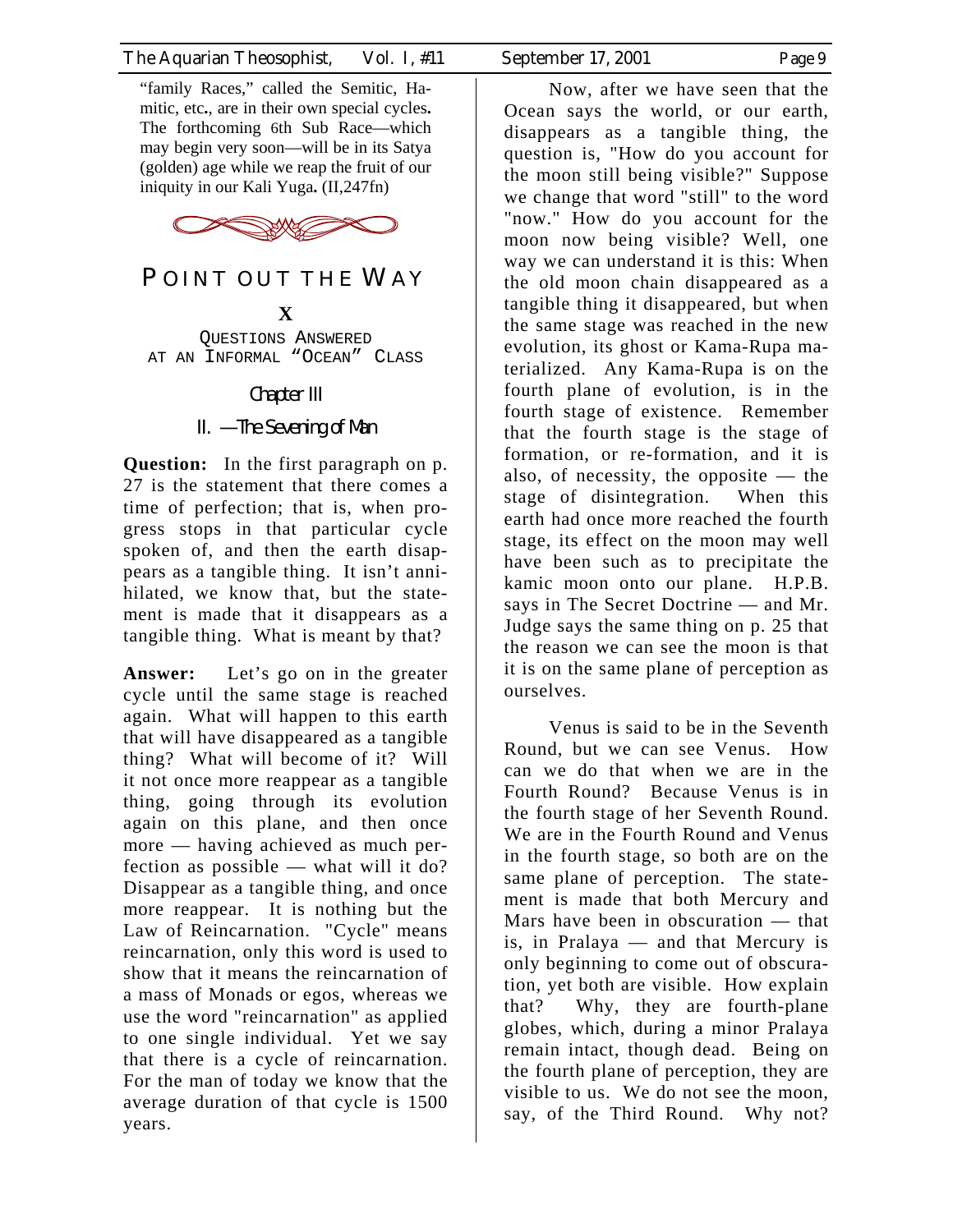| The Aquarian Theosophist, | Vol. 1, #11 | September 17, 2001 | Page 10 |
|---------------------------|-------------|--------------------|---------|
|                           |             |                    |         |

Because that moon is on the third plane of perception. If we could transfer our consciousness to the center of the Third Race or the center of, the Third Round, then, says Mr. Judge, we would see the corresponding moon, that is, the moon in her third stage, and so on endlessly.

**Question:** If one saw the moon in a dream, what globe of the moon would that be?

**Answer:** How many remember the eighth Chapter of the Gita? It says that those dying in the fortnight of the waning moon and while the sun is in the path of his southern journey, return again to mortal birth.

 Now, when we go to sleep, we go through the same process that a man goes through when he dies — up to a certain point, at least. We pass through the same steps. If we had an atavistic dream, and descended in our dream, let us say, to the Fourth Race of this Round or to the Third Race of this Round (instead of remaining in the Fifth, to which we belong), we should be, in our dream, on the plane of nature that was tangible in the Third Race or in the Fourth Race. The corresponding moon would be there, and we would see the astral moon in one of its stages; we would see its astral photograph, certainly. Why, the air around us is full of elementals and of Kama-Rupas, all forming and disintegrating stages of anything and everything that has been in existence on this plane, both that which has died and is therefore on its way out, and also that which is on its way back here. If we, then, awake or asleep, get on to the astral or kamic plane, we shall see the corresponding moon, or — what is the same thing  $-$  the reflection of the moon, in her astral envelope instead of in her physical envelope.

**Question:** Did I understand you to say that the moon, as we now see it, had dissolved into its constituent particles? Or did the moon remain as it was, except that, since we were not in that stage, it was lost to us and dissipated so far as we are concerned? It says on p. 27 that "so far as the human ear is concerned there is silence."

 The moon certainly shows the effect of these universal lines of fire as it stands, and it seems that, if it had come again in the new combination, it wouldn't show that old death scar.

**Answer:** That raises a most interesting question, one that each student is at liberty to think about for himself. First, the statement is made in the Transactions of the Blavatsky Lodge that the sun is older than any of the planets in this solar system, and yet H.P.B. turns around in the same sentence and says that the moon is older than the sun. That can mean only one thing, that this moon which we see is a relic of a former solar system, of a planetary-chain in a former solar system, because any and every planetary chain is but a portion of the mass of matter and of the monads engaged in any solar system.

 H.P.B. makes a number of curious statements in various foot-notes of the S.D. For example, she says that, when the end of a solar system comes, there is what is called a universal Pralaya; that is, absolutely everything is disintegrated and returns to the primordial condition. Naturally, no lives or Monads are lost. Once there is a new evolution of the solar system, it must be that those Monads which were in the former solar system or planetary chain once more reassume their ancient place. She says that nought remains during a solar pralaya but the Akasic photographs of all that have been.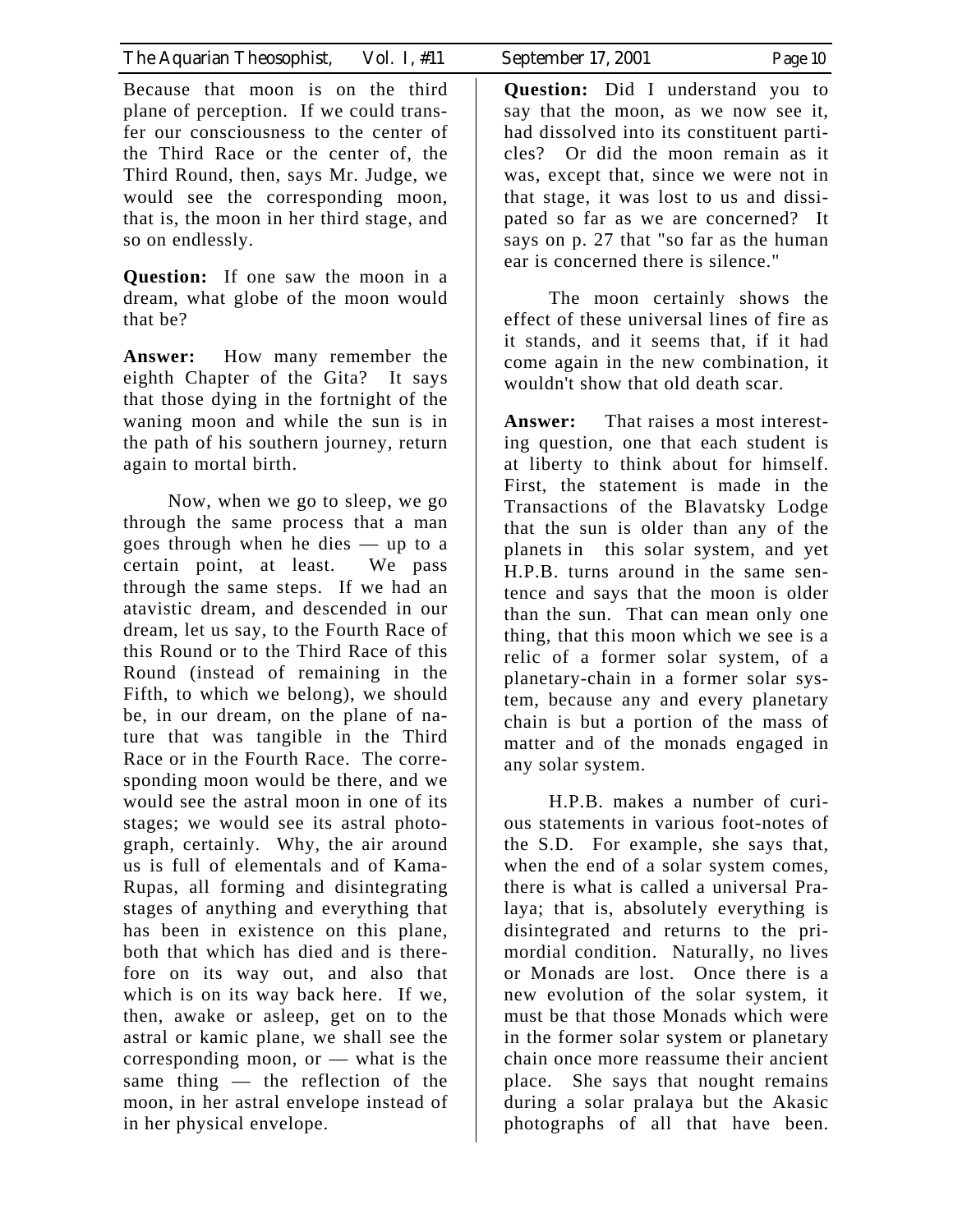Now, if we were on the seventh globe or the sixth globe of this chain, according to Mr. Judge, we should see the corresponding moon. What moon would we see? We should see its Akasic photography shouldn't we? Successively, as evolution goes on in this Solar System or in this planetary chain, condensation and expansion and recondensation, without a complete dissolution, goes on, because there are minor, Pralayas and minor Manvantaras within the greater cycles.

 Finally, in a foot-note on another subject (SDII, 68), and again on page 730 of the same volume, H.P.B. solves the puzzle of the scientists, explaining how it was that man came first in this Round, and yet there are relics of flora and fauna reaching back for hundreds of millions of years and no relics of man beyond a certain period. What is the explanation? Occultism teaches that innumerable forms which were alive in the Third Round left their etheric photographs when they died and, when the stage of condensation was reached in this Round, those photographs were precipitated into our matter, and that is why we find the fossil remnants in our matter of beings that never lived in our matter.

 If we applied that same reasoning to planets and planetary chains, bearing in mind the statements that after a solar system there is an absolute dissociation and return to the primeval condition, and the other statement that the moon is older than the sun and that the sun is older than any of the planets the only logical explanation is that those degraded lives, those forms which took the back road that made the degraded part of the former moon chain, when the precipitating stage is reached, condense, coalesce, or precipitate on this plane.

 There is still another way to look at this question. Every one of us has heard of spiritualistic seances where they materialize "spirits." We are familiar with the Theosophical teaching that the materialized form is not the dead man at all, but is his discarded astral body, his KamaRupa, in short; and that, because of the nature of the thoughts and feelings of the sitters and of the medium, the Kama-Rupa, or dead astral body, is coated with matter of this plane so that it reflects the light of this plane and appears to be just as much physical matter as the bodies of the medium and of the men and women at the seance. But in a few minutes this materialized ghost will disappear, dissolve and go back to its own place, whereas the sitters don't dissolve. Yet the statement is made that it is possible, through a process of precipitation, to fix those images.

 Now, if that occurs in the case of Third Round flora and fauna which never existed in this Round on this earth, although we have their physical "remnants"; if that kind of precipitation is possible, isn't it possible that the moon we see is, in fact, not a physical thing, as, say, the sun or this earth is? That it is some kind of Kama-Rupa brought to life again, so to speak, by the thoughts and feelings of men? [Since astronauts landed on it, we would conclude that it is material enough for that. As a non-rotating, waterless piece of matter it is certainly quite different from the earth. Some have said that it represents separative karma from a past cycle not yet equilibrized, which would seem to fit in with the idea of its being a Kama-Rupa or "Dweller on the Threshold"]

 The statements are, first, that the moon is older than the sun, which means that it is a relic of a former solar system; secondly., that; it is on the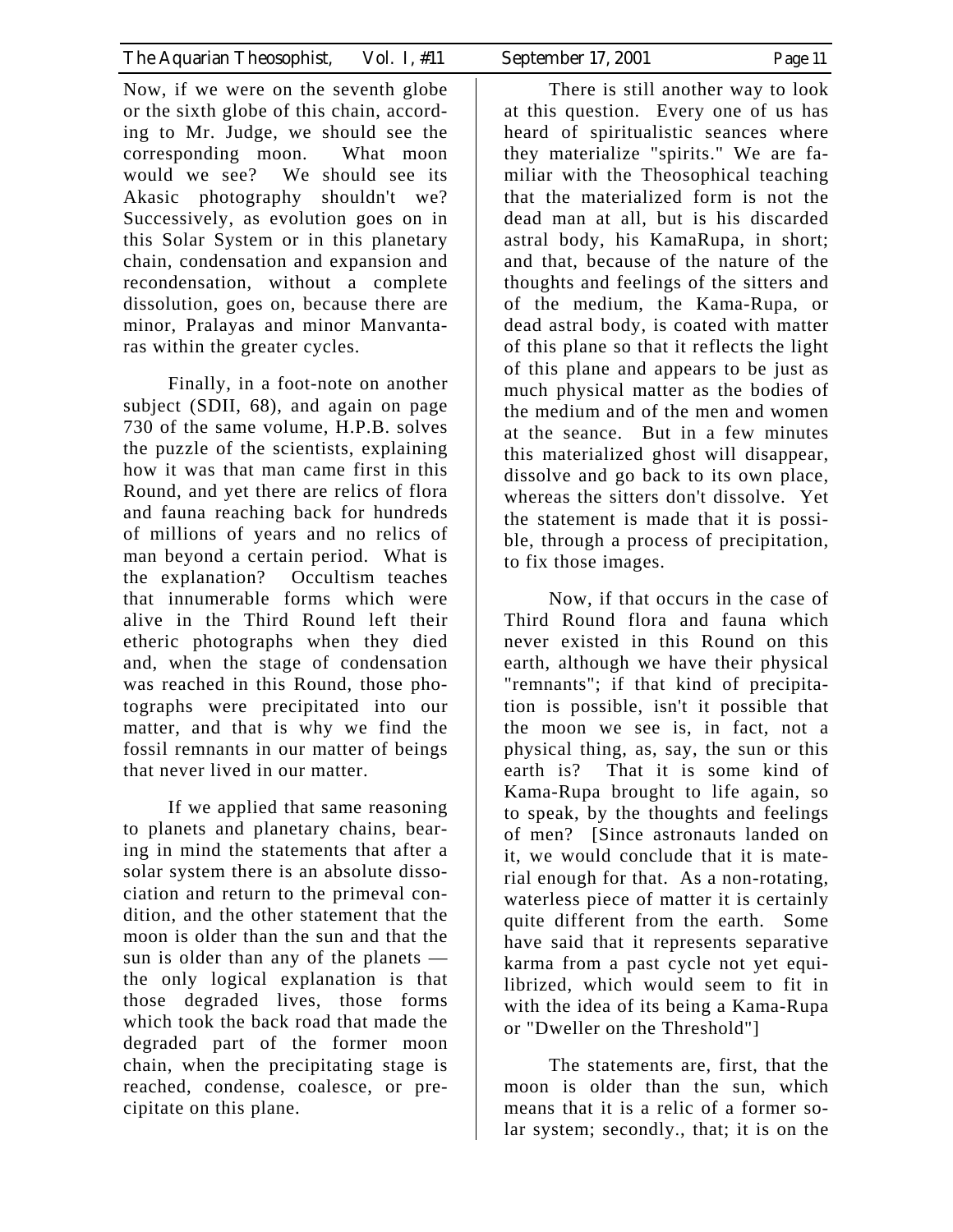| The Aquarian Theosophist, Vol. 1, #11 | September 17, 2001 | Page 12 |
|---------------------------------------|--------------------|---------|

same plane of perception as our earth; thirdly, that the Moon Chain is the parent of the Earth Chain. H.P.B. states over and over again that there are great mysteries connected with the subject of the moon. Mr. Sinnett and Mr. Hume were literally "wild" to find out all about the moon — why? They never asked themselves why they should be so interested in the moon, But H.P.B. says that the Adepts would not give out any other information than that which is contained in the S.D. on the subject.

**Question:** In view of what was said regarding Mars, is there any hope of success in the efforts of scientists to get in touch with Mars?

**Answer:** Science is just as much in touch with Mars as it is with the earth; that is to say, with the physical appearance of it. And all that science is in touch with, anywhere, at any time, is the physical appearance of things. This recalls a peculiar thing in regard to the moon. We can't get a spectrum of the moon as we can get a spectrum of the sun, or of any other selfluminous body. We never see the moon except by reflected light; it doesn't shine of itself. Without the light of the sun and of the earth and the sidereal light falling on it, we should never know there was a moon — and that itself might tell us something.

**Question:** When we evolve to the fifth globe, will our state be one of the following: (1) Illusionary, in the same way as in deep sleep or in Devachan; (2) a subjective state; or (3) Manasic?

**Answer:** Let us first make a correction. The first alternative given is: Will we be in an illusionary state "in the same way as deep sleep"? Man is in an illusionary state when he is in Devachan, if he does not know it is

Devachan, and when he is in Nirvana and doesn't know it for what it is, is he not still in an illusionary state? But remember, what we call "deep sleep" merely means that the Ego drops the four lower vestures; it is once more Atma-Buddhi-Manas outside of incarnation. That state is the only chance it has of being free from illusion. But that doesn't do the Ego any more good than the intervals of sobriety do good to a drunkard if he gets drunk again. Every time Atma-Buddhi-Manas comes down into matter once more whether at waking up in the morning, or at birth — we know that we are all overcome by the illusion of matter. This is an illusionary world, because how many people in the world today regard matter for what it is, or human life for what it is? Scarcely one.

 To answer the question, we may say that on the fifth globe we shall be in the three states, an illusionary state; a subjective state, and a Manasic state, just as we are now — unless what? Unless we overcome the illusions of matter, and none of us have succeeded in doing that. The teaching is that the fifth globe of any Round, the Fifth Race on any globe, and the Fifth Round of the whole period of evolution, is the final precipitant. Then the ego either is completely overcome by the illusions of matter, no matter on what plane or in what state he may be, or he is on the way to complete emancipation from illusion.

 We might put it this way: here we are, spiritual beings of the same nature as the Masters of Wisdom. The Master of Wisdom is Atma-Buddhi-Manas, but he is nothing but Atma-Buddhi-Manas, asleep or awake. On this globe or any other globe, on this plane or on any other plane, he is Atma-Buddhi-Manas. We are Atma-Buddhi-Manas, but when we are on this plane or any other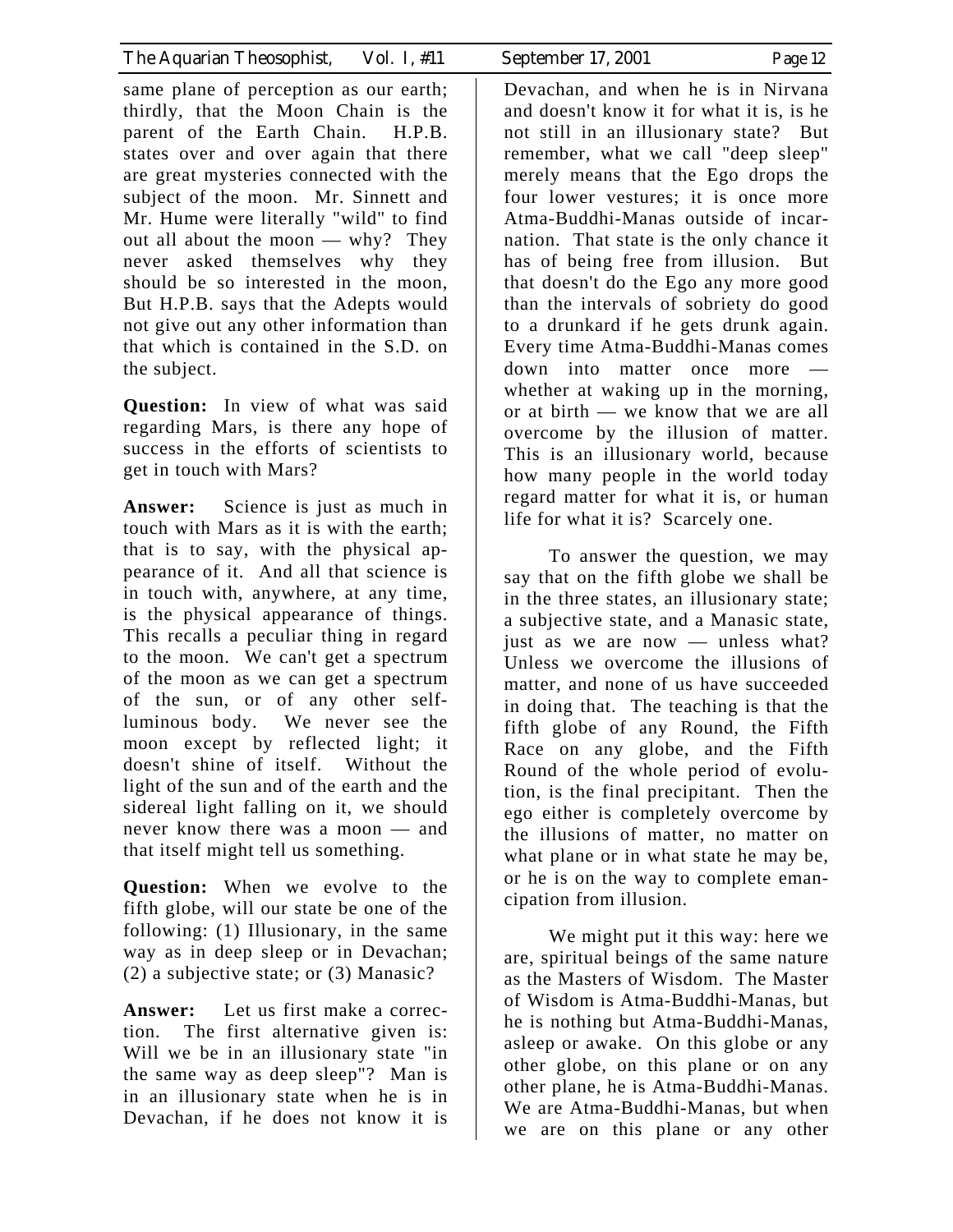plane, on this globe or any other globe except the highest, we think we are something else than Atma-Buddhi-Manas. Our sense of reality does not reside in Atma-Buddhi-Manas — it is outside of us, in the world, in the state, in the condition. We find the term "center of consciousness" in this chapter. That center is shifted up and down. Have we given thought to what that means? Where, is our sense of reality located? If it is located in this body, we know where we are; if it is located in our desires, we know where we are; if it is located in our feelings, we know where we are; if it is located purely on the plane of thought, that is, in pure ratiocination, we know where our sense of reality is.

 There are seven conceptions of reality — that's what the seven planes are — and not one of those conceptions is true. There never was anything real but Self; there is not now anything real but Self. There could not be two Absolutes. Anybody can see that. So, how could there be two realities? Yet the S.D. tells us whatever plane our consciousness is functioning on, both we and the things of that plane appear to us to be for the time being the only realities.

 Always we are afflicted with a double or triple sense of reality, whereas reality never could be but one thing. According to the teachings, Self is the reality, no matter what the g1obe, what the solar system, what the world, what the round, what the race, what the condition. The Self is the real; all else is Maya and illusion; yet self thinks that something else than the Self is the real.

 The Fifth Round closes the gates, so to speak. After the middle of the

Fourth Round, no more Monads come from below into the human kingdom. So, after the middle of the Fifth Race of the Fifth Round, no more human beings can return to the divine kingdom as self-conscious entities.

 Sometimes we fail to realize the force of accumulation. Momentum it is called in physics — mass multiplied by motion. Momentum or accumuated-force applies also to the moral or spiritual. How difficult it is for us to energize ourselves, and keep ourselves continuously energized, on the plane of the higher mind! Yet Masters live in spirit and work in matter. That is what we ought to do, but we both live and work in matter, and all our past, the momentum of the race, tends more and more, as the increasing acceleration of the vast cycles goes on, to make us choose between spirit and matter. When the great time of choice comes in the Fifth Round, many people will have lost all belief in the reality of Spirit, they will be so absolutely convinced that life in matter is the only life — the only life they know, or care for, or are interested in. When the time of choice comes, what will they choose? They will choose the old familiar road, and, instead of their becoming one of the new crop of Mahatmas, all their work and suffering for that Manvantara will go for nought. They have to begin all over again, from the beginning, in a new Manvantara, after a Pralaya of complete individual unconsciousness.

### [TO BE CONTINUED] \_\_\_\_\_\_\_\_\_\_\_\_\_\_\_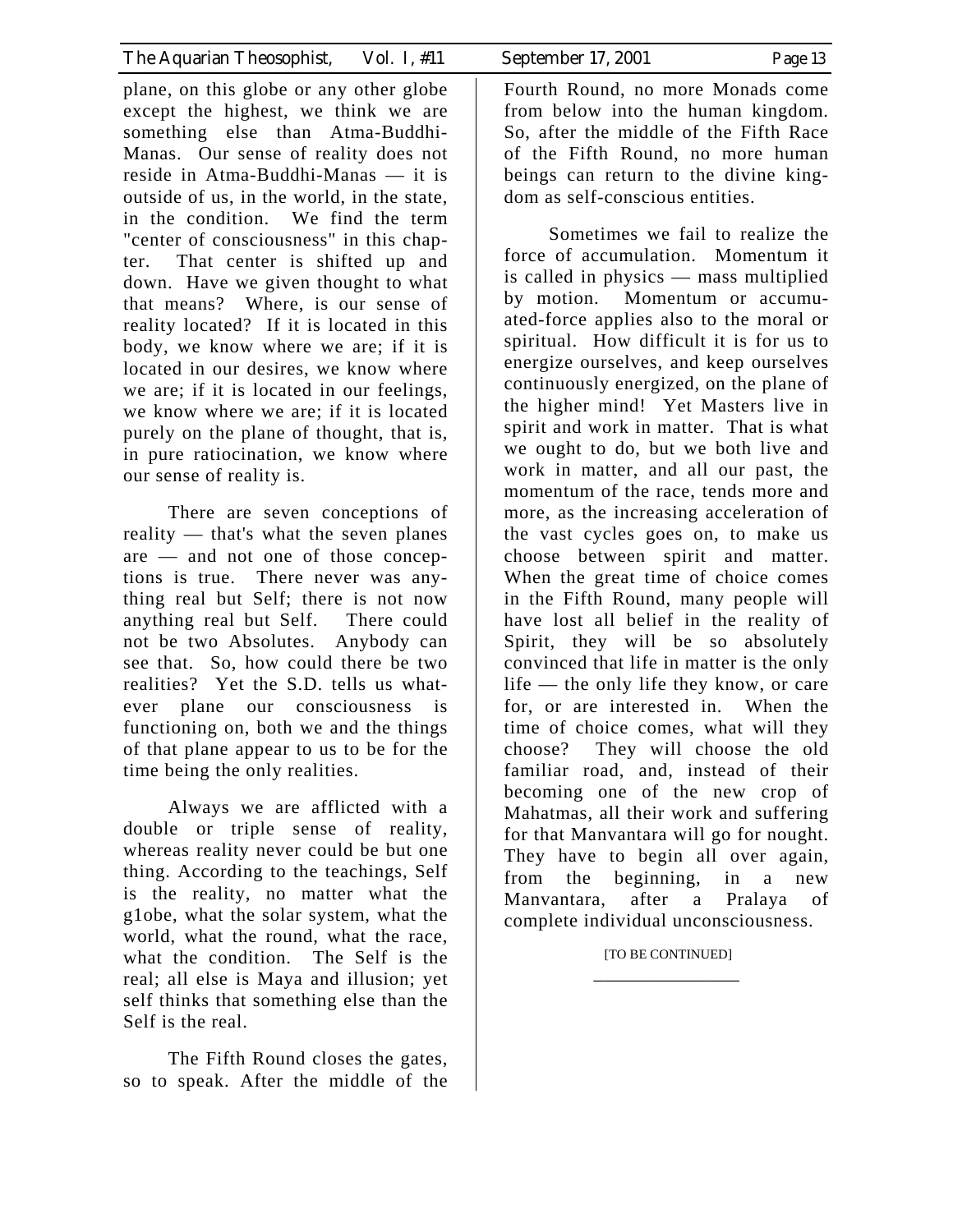

[The *Dnyaneshvari* is mentioned many times by Madame Blavatsky, always in glowing terms. The following rendition is extracted from Manu Subedar's translation. The great Sage, Dnaneshwara Maharaj sang this work to his people when he was quite young. He did it in their native language, Marathi, about 700 years ago. It is his commentary on the *Bhagavad Gita.*]

## Continuation of Ch. IV from August Issue

**Shri Krishna:** [is speaking] As the sacrifices find their origin from the Vedas and as they involve activities, one of the fruits of these sacrifices is the attainment of heaven. Some of these sacrifices, which are achieved by means of expenditure of wealth, are compared with the attainment of wisdom, what are the stars to the sun. The Yogis are night and day assiduous for achieving the greatest means of the bliss of Self by besmearing in their eyes the ointment of wisdom. The bliss of Self is the final goal of action. In it is the inexhaustible mine of wisdom as well as freedom from the bonds of action. That alone satisfies the thirst of those, who seek the wisdom of Self. After this, desire for action goes away, imaginings of all kinds cease and the senses even loose the memory of the enjoyment of objects. The mind ceases to be mind. Words cease to be eloquent. In everything, there appears only Brahman The object of renunciation is achieved. The aim of discrimination is fulfilled and union with Self comes on its own

Such is the prowess of wisdom (Dnyana). If you desire it, then you should serve the sages with everything you have. The sages are the temples of wisdom and service is the only door to such temples. When they see service accompanied be humility, they will give you shelter. With mind and body and with all your life, devote yourself to the feet of the sages and render them every kind of service without the feeling of pride. All your desires will then be fulfilled. They will solve your doubts. They will instill knowledge in your heart and make abiding. The light of their teaching will make you heart as Brahman and free from doubt. You will then see yourself and all other living beings in Me. The kindness of the preceptor will light the lamp, which will destroy the darkness of illusion.

The mine of sin, the ocean of doubt, and the mountain of temptation, will all sink to insignificance before the luster of wisdom. Such is the prowess of wisdom. The visible world, which is an illusion and which is merely a shadow of Brahman, is completely enveloped by wisdom. How can such wisdom then take nay time to wipe the dirt of mind? The prowess of wisdom is thus incomparable. What are the clouds before the wind at the time of the great destruction, which removes the smoke of the three worlds on fire? How can the great fire of destruction be quenched by putting a few blades of grass on it? In short, there is nothing comparable in purity to wisdom. Just as Brahman is incomparable, so is the wisdom incomparable. There is no light equal to the light of the sun. No one can embrace the sky (not being so extensive). There is nothing else to which a parallel can be drawn. The purity of wisdom is comparable only to its own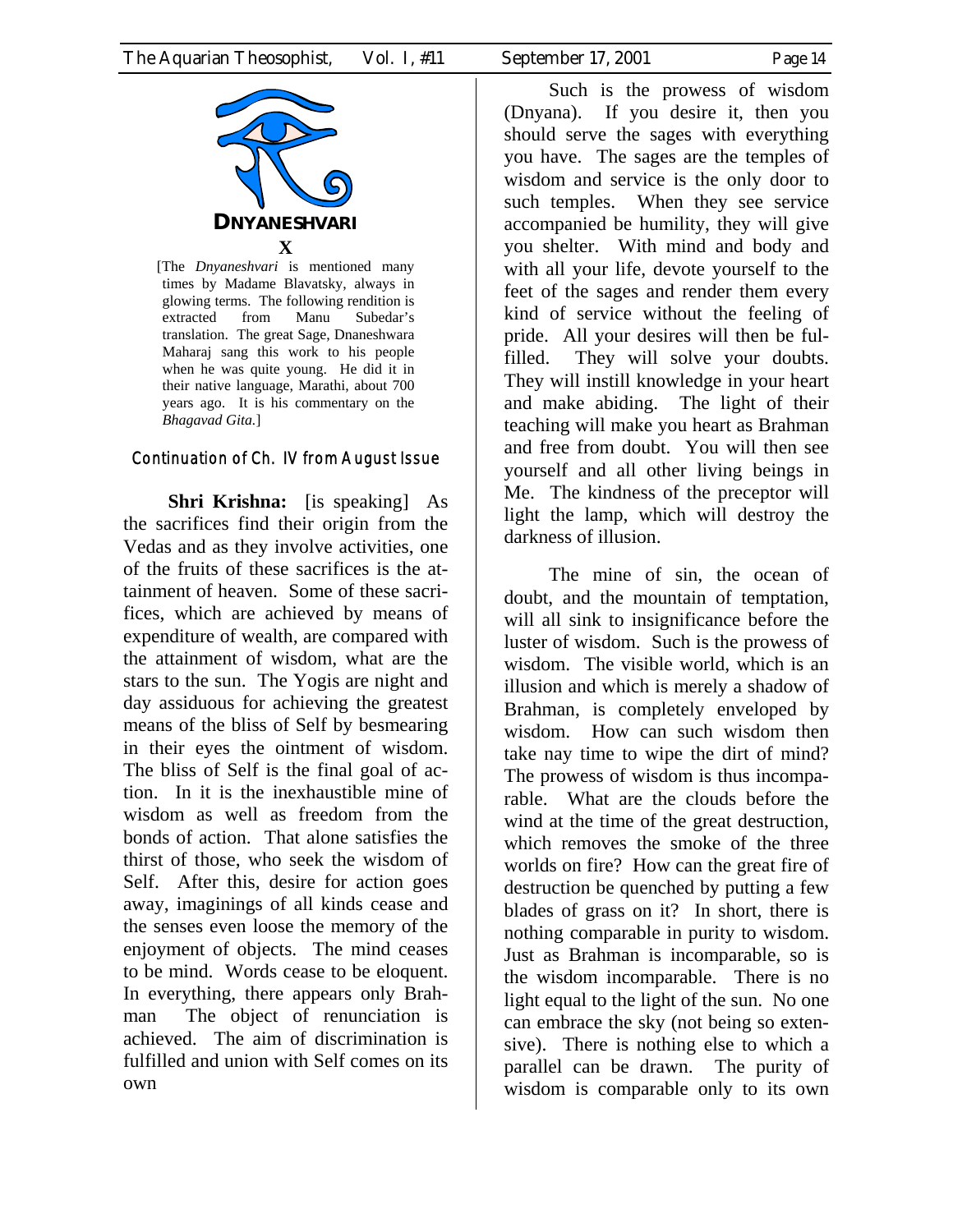purity, just as there is no taste like that of nectar.

I will now tell you, how this wisdom is to be attained. He, who is inclined towards the bliss of Self, in whose mind desires do not grow, who keeps himself immersed in faith, is sought after by wisdom (attains it without effort). When the wisdom is steady in the heart, peace sprouts up and wisdom expands. His glance everywhere carries peace with it, for his mind has no distinction of mine and thine.

The man, who is not anxious for getting this wisdom, lives in vain. It is better for him, if he were dead. He is like a house without inhabitants, like a body without life. His existence is futile. Even if he does not attain wisdom, his desire to attain it gives room for hope. When nectar itself does not attract, it must be understood that a man is very near death. Similarly, he who is intolerant of wisdom and absorbed in enjoyment of senses looses happiness both in this world and the next. His is like a medical case, in which there are complications. The man, who has doubts, does not know what is truth and what is falsehood, what is proper and improper, what is beneficial and what is harmful, just as a man, who is blind from birth, does not know what is day and what is night. The man, who has no faith, is lost.

There is no sin greater than doubt. Doubt consumes human beings in a terrible fire. Therefore, leave behind your doubt. Conquer it first, for wisdom cannot come until doubt is removed. The greater the error, the greater is the doubt in the mind and this destroys faith. It not only subjugates the mind but takes within its toil the intelligence; and he who has doubts, ceases to believe in the entire world.

There is only one weapon to destroy doubt with and that is wisdom. When wisdom dawns, doubt disappears. Therefore wake up and stand forth after overthrowing your doubts

[*To be continued*]

## CORRESPONDENCE

Hello Jerome,

Now, I am not so sure I understand what you mean when you asked me to tell you about my ideals. Do you mean my personal ethics, personal beliefs, or what exactly brought me to Theosophy? I can answer all of them for you, if you wish and if I am incorrect on what I send you, I would be more than happy to do it right. :) So, here goes.

In college, I took an ethics class taught by the provost of the small university I attended. I had always thought that I knew exactly what I believed in each area — no gray involved — but after my *Ethics: Theory and Practice* Course, I did understand that there was nothing black and white about anything. Everything is gray — whether it is about abortion or other things such as business or lying...there is always the moderative position. I find myself to be *pro-* some things and *anti-* other things, but I can always see the other person's side in almost every given argument and I will never deny that person their belief no matter how ridiculous I may find it. I like to think the other person feels this way, too.

My personal "religious" or "spiritual" beliefs are many, but in keeping them simple, I have searched many religions and have become lost and confused many times on that hard course. I never believed in Jesus — even from when I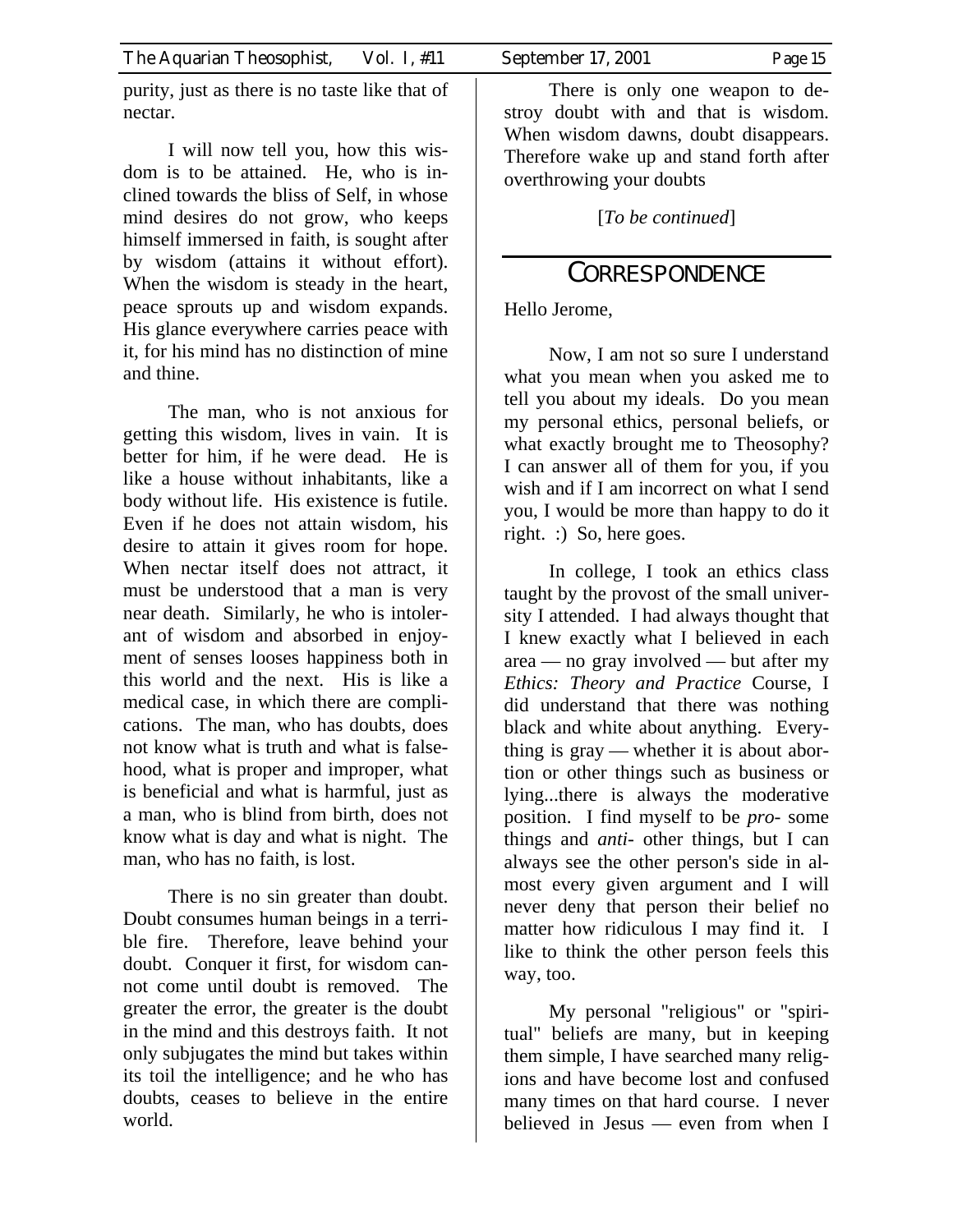| The Aquarian Theosophist,<br>Vol. 1, #11                                                                                                                                                                                                                                                                                                                                                                                                                                          | September 17, 2001<br>Page 16                                                                                                                                                                                                                                                                                                                                                                                                                            |
|-----------------------------------------------------------------------------------------------------------------------------------------------------------------------------------------------------------------------------------------------------------------------------------------------------------------------------------------------------------------------------------------------------------------------------------------------------------------------------------|----------------------------------------------------------------------------------------------------------------------------------------------------------------------------------------------------------------------------------------------------------------------------------------------------------------------------------------------------------------------------------------------------------------------------------------------------------|
| can remember. My earliest memory re-<br>garding this man was of me saying to a<br>friend when I was about seven, "I don't<br>believe in Jesus so I must be Jewish." I<br>have no idea where I had even heard<br>such an idea — especially since, as far as<br>I know, I had never met a Jewish person<br>and I would not have known that they<br>didn't believe Jesus was the Christ at the<br>age of seven! Anyway, for many years, I<br>researched Judaism and I wanted to con- | had been receiving things in the mail<br>from the Theo. Soc. of Am.) and I was<br>wondering what the heck it was)when I<br>was in the Badlands I meditated a lot and<br>I became whole. I cannot explain it, but<br>the talk with my professor and being on<br>such holy grounds made me realize that I<br>am a part of everything and everything is<br>a part of me — even the clouds and grass<br>are my siblings. It was an intense reali-<br>zation. |
| vert to Orthodoxy at the age of about 16<br>on until about 18 or 19. I then decided<br>that I could not agree with all of the laws<br>and regulations and found a religion<br>known as Noachism (also Noahism) —<br>which is where Gentiles (non-Jews) fol-<br>low the Jewish Bible — The Torah. It<br>came out of the covenant that God made<br>with Noah (in Hebrew, Noach) and a<br>couple years after reading about it and<br>practicing it, I fell out of that, too, but not | As for now, though, I am looking<br>into Theosophy as an Anthropologist, I<br>guess you could say because I would like<br>to know about it before I jump into any-<br>thing. I do have many of the same be-<br>liefs as Theosophists, but I need to re-<br>search it more and give it a feel. :) It is<br>very interesting and I enjoy reading what<br>everyone has to say - I feel as though I<br>belong.                                               |
| after taking what I needed and wanted so<br>I could learn and use some of their rea-<br>sonings with my belief system. Also, in<br>college I took every religion class avail-<br>able (The Gospels, Old Testament,<br>World Religions) and I had two at-<br>tempts at Philosophy which I had to drop                                                                                                                                                                              | Okay, Jeromethere you go. If I<br>didn't do it right, feel free to let me know<br>and edit it if it needs editing. Anyway, I<br>need to go. Have a wonderful day!<br>Udaya/Dawn                                                                                                                                                                                                                                                                          |
| - but I took it a third time and suc-<br>ceeded (I like to think it was because of                                                                                                                                                                                                                                                                                                                                                                                                | "The revolution is only a T-Shirt away." -<br>-Billy Bragg                                                                                                                                                                                                                                                                                                                                                                                               |
| the change in professors, but the more<br>believeable reason was my need for it in<br>order to graduate. I would not have been<br>able to graduate without the <i>Great Voices</i><br>of Philosophy course - at least I am                                                                                                                                                                                                                                                        | "If there's a blacklist, I wanna be on it." -<br>-Billy Bragg                                                                                                                                                                                                                                                                                                                                                                                            |
| honest!). I have been dabbling now in                                                                                                                                                                                                                                                                                                                                                                                                                                             |                                                                                                                                                                                                                                                                                                                                                                                                                                                          |

Recently, though, I went on a servant/leadership trip to South Dakota to work for 10 days on an Indian Reservation (Pine Ridge Indian Reservation the poorest county, in the whole USA) and witnessing how these people survive and live, my life changed. My professor talked to me about Theosophy here (as I

Hinduism, too.

I wrote one of my romantic island subscribers and stuck my "Pinocchio" nose out with a question or so, and this is the answer:

Not at all nosey. I am glad you asked. Now I do not feel as if I am the only one who is curious about the other Theosophists. I always wonder about the kind of work people do, their choices in life (married or not and if so to other theosophists?) and how do long-time theoso-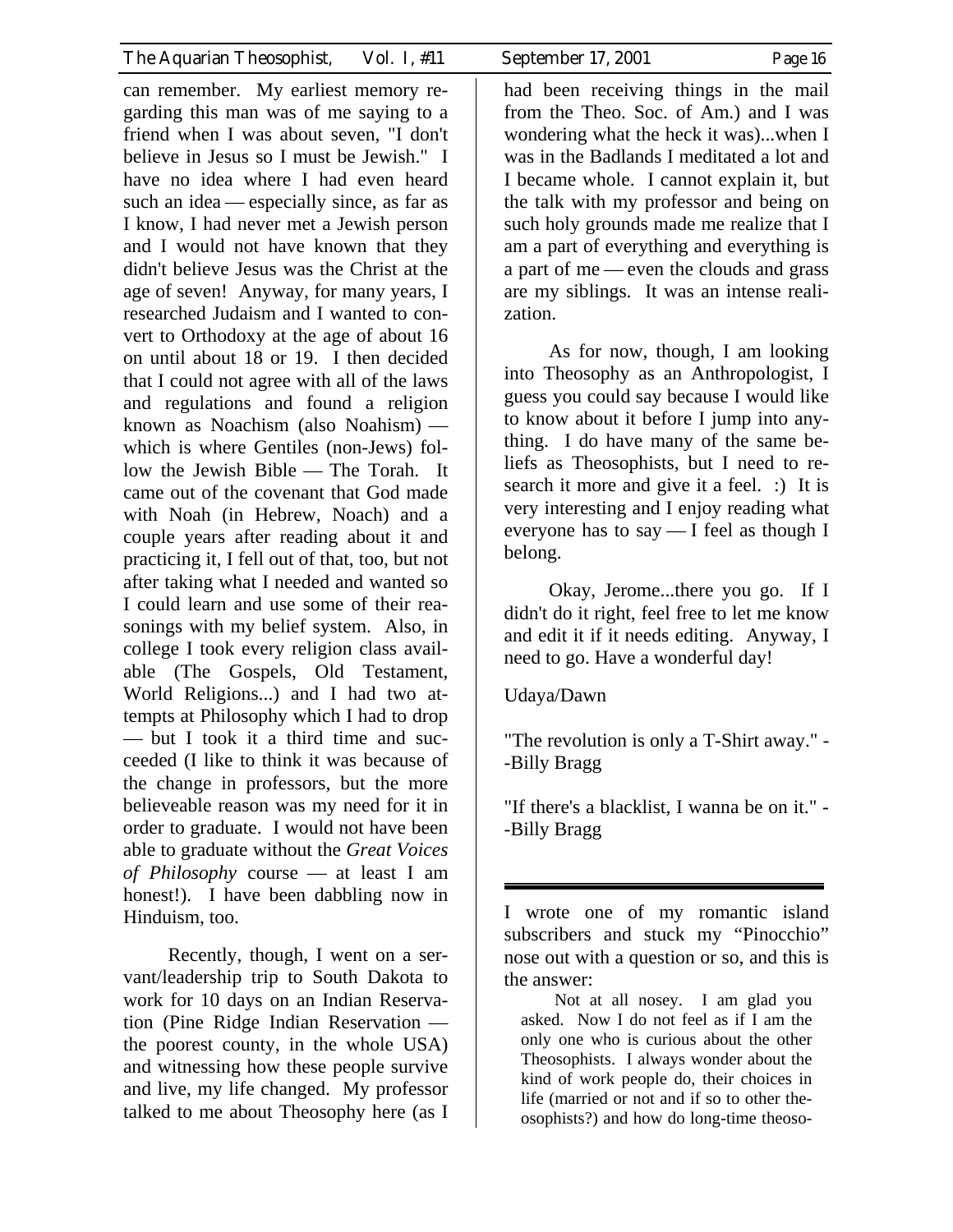phists reconcile some of the demands of our illusory life (for practical purposes) with the need to express or make decisions based on our higher principles. Some people have dropped hints about their life so it's easier to put them in a context.

I was born in Montreal to Greek Orthodox parents. Came to Cayman almost 18 months ago for work.

A few years ago, I "stumbled" on someone on-line who asked about my interests. When I responded with Eastern philosophy and feudal Japan he started to talk about Theosophy. I had never heard of the movement or the work before though I was exploring Buddhism at the time. He recommended all of Alice Bailey's books and a course through correspondence at the University of Seven Rays. I read Initiation Human and Solar and then joined bn-basic. Have been studying HPB and WQJ since. Oddly enough as religious as people are here, religion remains a very taboo subject. No one talks about what they believe and why nor do they want to question their beliefs. Reincarnation is not to even be suggested.

The scenery is indeed romantic and conducive to meditation but little else is. I recently opened some incense I ordered from home in front of a Customs officer and had to work really hard to convince him it was not Voodoo. My saving grace was that it wasn't shipped from Jamaica.

Gotta run, storm heading this way need to organize people and supplies.

Again, thanks for your posts, many members must appreciate that you find time to stay active and help so many of us.

> Regards, Christina

Perhaps I should rename this column, *"Jerome's Pinocchio Nose"*

At any rate, I wrote my 17-year old friend in Bangalore asking just what he thought of art, and the following

Hello Jerome,

exchange occurred:

The other day you asked me about my views on arts:

Basically, I view arts as a search for beauty. Especially, painting and poetry. In fact, I had decided to take arts as a subject of my education, but, everyone in my house opposed it telling me it had "no future and scope." Don't you think that poetry, painting etc., are on the sweeter side of life? By taking arts as my subject I may not have earned lakhs and bundles of money, yet the satisfaction is worth it.

I like painting also, but one has to have the technique of painting. I think there are two very essential things needed for painting and also poetry. They are:

- (1) The ideas and emotions
- (2) The ability to re-present them on this plane.

One may have very extraordinary ideas and thoughts, and yet be unable to represent them to others.

Art in its REAL meaning (or, perhaps to me ) is a method of bringing — or transmuting — what is known as ugly to its inherent beauty. Is this not one of the objects of Knowledge: *i.e.,* to purify our lower mind so that the light of our Real Self shines through it?

Art is an effort to express the innate idea in us; to express the Unexpressable.

Anyway, what we get from art are "merely pools of water found along our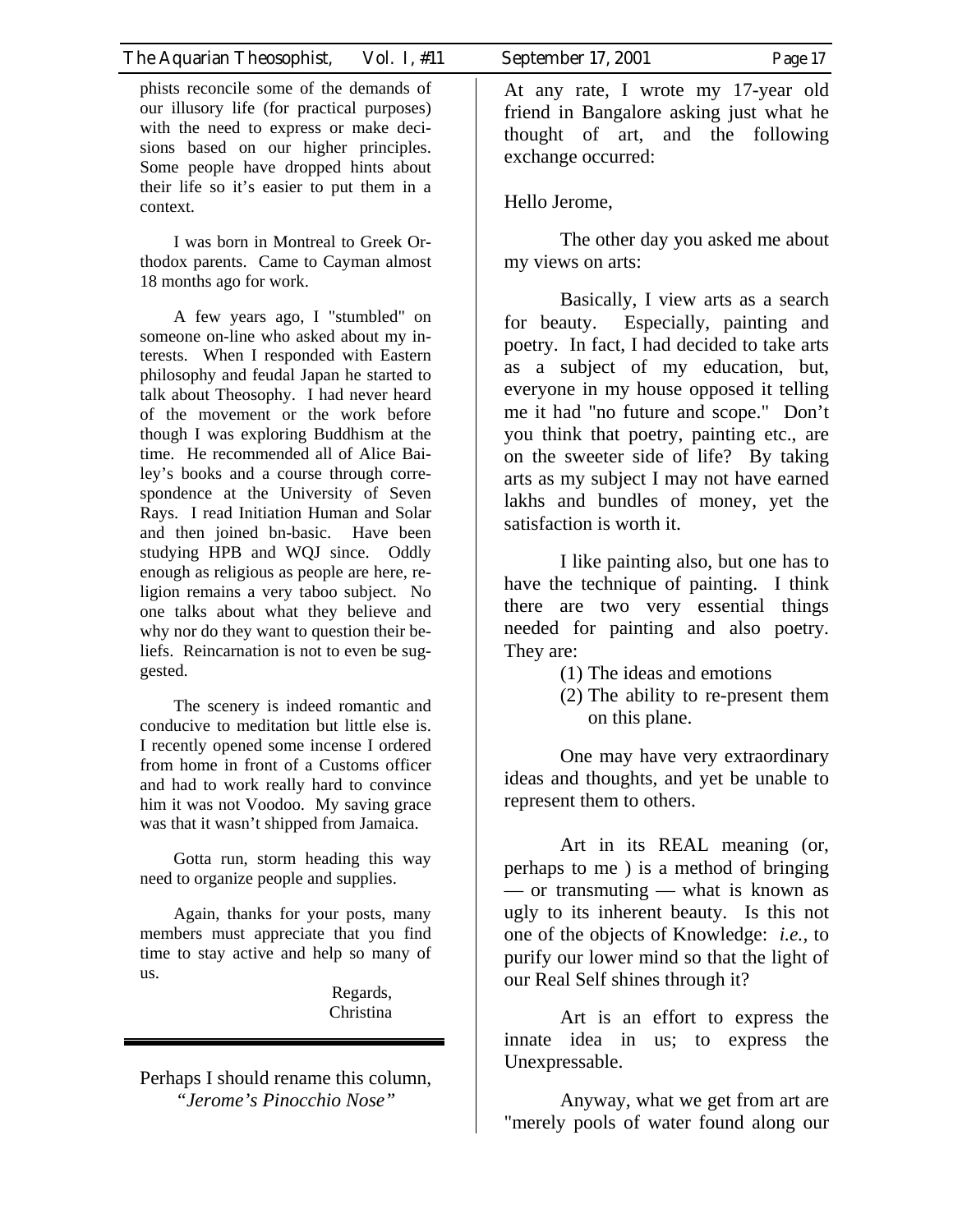path" as we "wander through the desert of life." (*Notes on The Bhagavad Gita*, p 46)

What do you think, Jerome? Am I right?

Srikanta Prasanna

#### Dear Srikanta;

You know your heart better than I, so I would not say whether you were right or wrong. However, it looks like you have fire in you and all serious persons with a streak of devotion need the fire from their heart to see them on in this "Desert of Earth Life." Then they will grow eyes to see the beauty in the desert and *eternity* in the moment. /jw



## STEPPING STONES

That men may rise on stepping stones Of their dead selves to higher things.

I looked up from my book and pondered. "Of their dead selves." It touched some chord within and, closing my book and my eyes I reflected.

I recollected the falls and the hurts I had endured as a child learning to walk; the bruised knees and the twisted ankles all told their sorry tale and revealed a dark record of stumbles and mistakes. But from these stepping-stones have I gained a stronger and firmer foothold. Bitterly had I wept for my shattered toys, for my china doll — their broken pieces had left me broken-hearted; but over the dead pieces have I risen to reason.

It is not the experiences through which one passes that build desirable qualities into the character, but rather *how* they are met. Any given experience may be a stepping-stone or a stumblingblock. Which it shall be depends upon the pilgrim, for we are the variable not the events.

> Edited extract from The Theosophical Movement, Vol. Ix, #3



# The Global Village

Greetings! From the Ette n —Leur Study Group *NEDERLAND*



**Beginning from left to right**  Wies, Hielke (sitting), Elly, Ineke, Ina, Rita, Cisca, Jeanet, Ria, Ingrid, Johanna

I called them back for an *encore!* 



**Standing:** Jeanet, Ria, Elly, Wies, Ingrid, Hielke **Sitting:** Rita, Ineke, Cisca, Johanna, Ina

On the second of July we had our Informal Meeting of the E-L-group studying the *Ocean.* Our regular schedule of fortnightly meetings will recommence on September 3<sup>rd</sup>.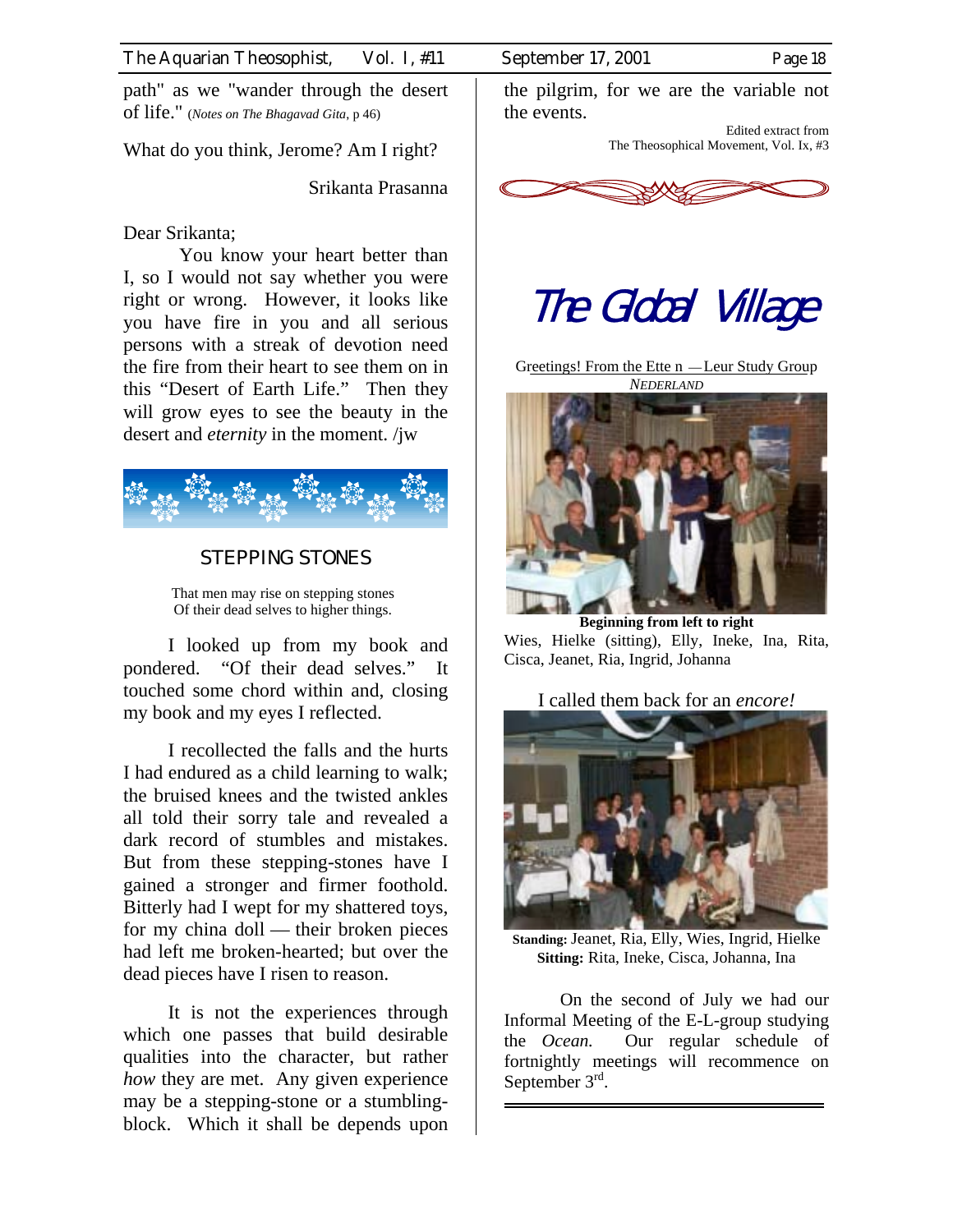| The Aquarian Theosophist, | Vol. 1, #11 | September 17, 2001 | Page 19 |
|---------------------------|-------------|--------------------|---------|
|                           |             |                    |         |

#### **Theosophy Discovery Circle**

|                                       |              | Meets 11 a.m. $-12:45$ p.m. every other Sunday |
|---------------------------------------|--------------|------------------------------------------------|
|                                       | October—June |                                                |
| Fall Session begins                   | Sept. $23rd$ |                                                |
| SD Class begins in full  Oct. 7, 2001 |              |                                                |
| Address:                              |              | TRS Professional Suites, 1th Floor             |

44 East 32<sup>nd</sup> Street (between Park and Madison) New York, N.Y. Near subway and bus lines

Contacts: [Mirror1@optonline.net](mailto:Mirror1@optonline.net) Or [tmwriters@mindspring.com](mailto:tmwriters@mindspring.com)

Phone: David – (718) 438-5021 Amedeo – (973) 697-0005



# **THEOSOPHY**

## *Secret Doctrine Classes*

### **Wednesday 2 to 4 pm — Antwerp**

**Monday 7 to 9 pm — New York**

**THEOSOPHY HALL**  347 East 72 Street New York, NY 10021 (212) 535-2230

e-mail: [otownley@excite.com](mailto:otownley@excite.com)

**Wednesday 7:30 to 8:45 pm — Los Angeles**

#### **United Lodge of Theosophists**

Robert Crosbie House 62 Queens Gardens London W23AH, England **Tel +(44) 20 7723 0688 Fax +(44) 20 7262 8639 Contact us: [ult@ultlon.freeserve.co.uk](mailto:ult@ultlon.freeserve.co.uk)**

SUNDAYS 8.00 - 9.00 p.m.

**U.L.T. Meetings are free and open to all. SCHEDULE FOR— July - August - September 2001** 

#### **Sundays 8.00 - 9.00 p.m. INFORMAL MEETINGS**

**July 1st Theosophy and Capital Punish ment / Suicides**<br>**8<sup>th</sup> What Survives 8th What Survives Death? 15th Karma** 

**August NO MEETINGS OFFICE CLOSED until 3rd September Visitors and Friends Welcome by Appointment**

Sept 9<sup>th</sup> What are the Theosophists?<br>16<sup>th</sup> True Clairvovance 16<sup>th</sup> True Clairvoyance<br>23<sup>rd</sup> Through the Gates 23<sup>rd</sup> **Through the Gates of Gold**<br>30<sup>th</sup> **Instinct & Intuition 30th Instinct & Intuition** 

**All are welcome to attend the meetings: they are held in an impersonal, friendly atmosphere.** 

> **THEOSOPHICAL STUDY CLASS Wednesdays 7 - 8 p.m.**

**[Starts again on 3rd October 01.] In the Wednesday Study Class the scriptures of the great World Religions are studied together with the fundamental Theosophical ideas which underlie these teachings. It is a free, open and friendly environment in which these perennial themes can be discussed. Resumes on 3rd October** 

> **Antwerp — BELGIUM**  [Will try to obtain new schedule]

**LOGIE UNIE DES THÉOSOPHES PARIS — FRANCE 11 bis, rue Kepler – 75116 Paris** 

**Conferences — Panels** 

[Schedule being obtained]

**Los Angeles 245 West 33rd Street Los Angeles, CA 90007** 

**Wednesday 1:00 p.m. —2:15 p.m. Studying Patanjali's** *Yoga Aphorisms* **And**

**Sankaracharya's** *Aparokshanubhuti* 

**SEND YOUR MEETING SCHEDULE FOR POSTING (ultinla@juno.com)** 

**FREQUENTLY ASKED QUSTIONS: How do I subscribe? Ask. What if** *Aquarian Theosophist* **won't open properly? Write [ultinla@juno.com](mailto:ultinla@juno.com) Is** *The Aquarian Theosophist* **Archived ON THE INTERNET? Yes: [www.blavatsky.net](http://www.blavatsky.net/) If I cannot open an issue, can I get a free hardcopy? Yes.**

=============================

=============================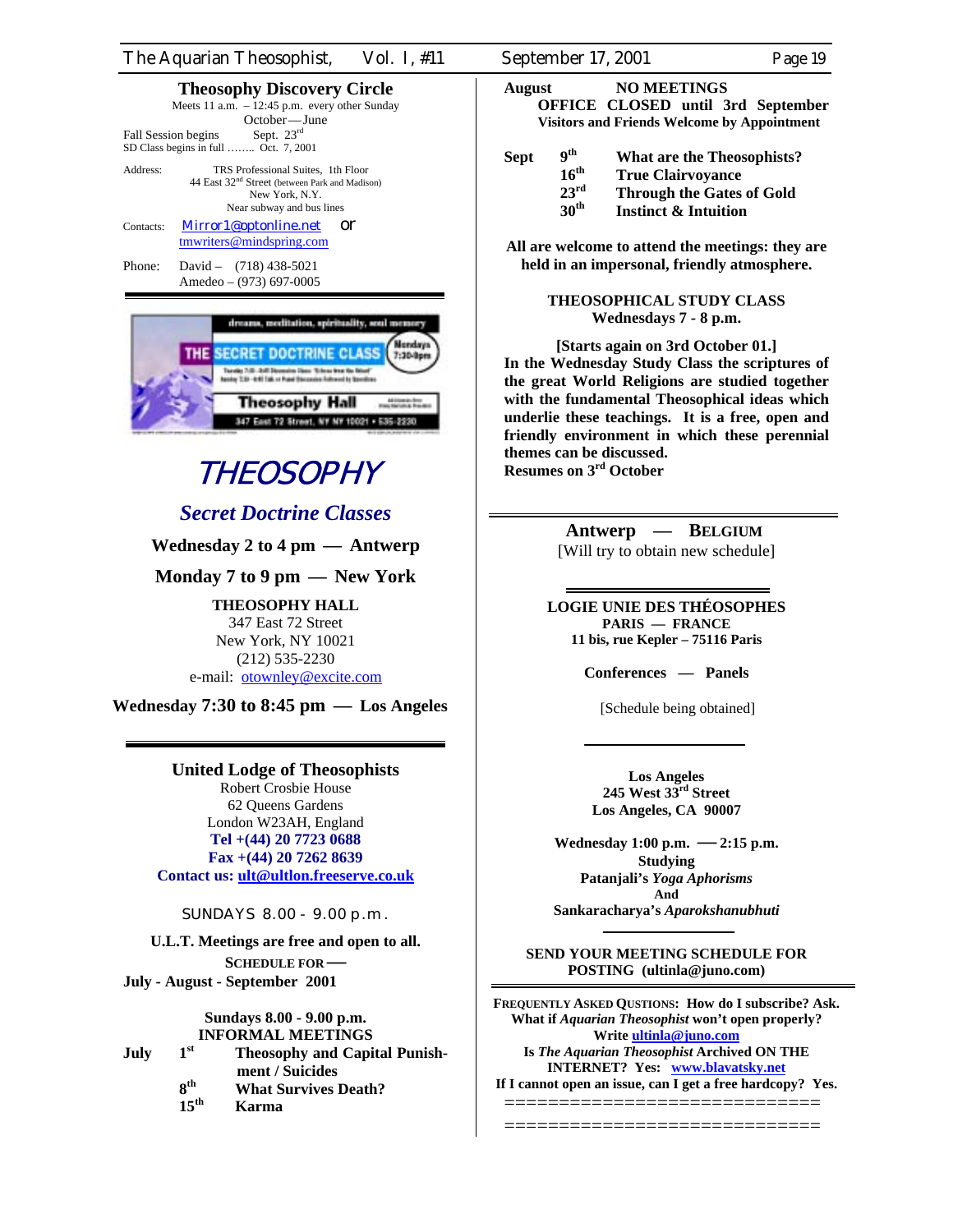## THE DIVINE PASSIVE LAW

The Prometheans are the active, and therefore—in Heaven—no longer "pure" Beings**.** They have become the independent and free Intelligences, shown in every Theogony as fighting for that independence and freedom, and hence—in the ordinary sense— "rebellious to the divine passive law**.**" These are then those "Flames" (the *Agnishwatta*) who, as shown in Sloka 13, "remain behind" instead of going along with the others to create men on Earth**.** But the true esoteric meaning is that most of them were destined to incarnate as the *Egos* of the forthcoming crop of Mankind**.** The human *Ego* is neither Atman nor Buddhi, but the higher *Manas***:** the intellectual fruition and the efflorescence of the intellectual self-conscious *Egotism*—in the higher spiritual sense**.** The ancient works refer to it as *Karana Sarira* on the plane of *Sutratma*, which is the golden thread on which, like beads, the various personalities of this higher *Ego* are strung**.** If the reader were told, as in in the *semi-esoteric* allegories, that these Beings were returning *Nirvanees*, from preceding *Maha-Manvantaras* ages of incalculable duration which have rolled away in the Eternity, a still more incalculable time ago—he would hardly understand the text correctly; while some Vedantins might say**:** "This is not so; the Nirvanee can never return"; which is true during the Manvantara he belongs to, and erroneous where Eternity is concerned**.** For it is said in the Sacred Slokas**:**

"*The thread of radiance which is imperishable and dissolves only in Nirvana*, *re-emerges from it in its integrity on the day when the Great Law calls all things back into action***. . . .**"

It is the Barhishad, those who are unable to create the spiritual immortal man, who project the senseless model (the *Astral*) of the physical Being. It is the Agnishwatta; those who would not multiply, who sacrificed themselves to the good and salvation of *Spiritual Humanity***.** 

To complete the *septenary man*, to add to his three lower principles and cement them with the spiritual Monad which could never dwell in such a form otherwise than in an *absolutely latent state*—two connecting principles are needed**:** *Manas* and *Kama*, This requires a living *Spiritual Fire* of the middle principle from the *fifth* and *third states* of Pleroma**.** But this fire is the possession of the *Triangles*, not of the (perfect) *Cubes*, which symbolize the Angelic Beings**:**\* the former having from the first creation got hold of it and being said to

**\*** Our Egos descend from the pure air to be *tied to mortal bodies*, *being desirous to live in them***;**" because through, and in, the human form they will become *progressive* beings, whereas the nature of the angel is purely *intransitive*, therefore man has in him the potency of transcending the faculties of the Angels**.** Hence the Initiates in India say that it is the Brahmin, the twice-born, who rules the gods or devas; and Paul repeated it in I *Corinthians* vi**.**, 3**:**  "Know ye not that we (the Initiates) shall judge angels"? (*vide S.D.II,* 111-12)

have appropriated it for themselves, as in the allegory of Prometheus**.**

"We[HPB] have a passage from a Master's letter which has a direct bearing upon these incarnating angels**.** Says the letter**:** "Now there are, and there must be, failures in the ethereal races of the many classes of Dhyan-Chohans, or Devas (*progressed entities of a previous* planetary period), as well as among men**.** But still, as the *failures* are too far progressed and spiritualized to be thrown back forcibly from Dhyan-Chohanship into the vortex of a new primordial evolution through the lower Kingdoms, this then happens**.** Where a new solar system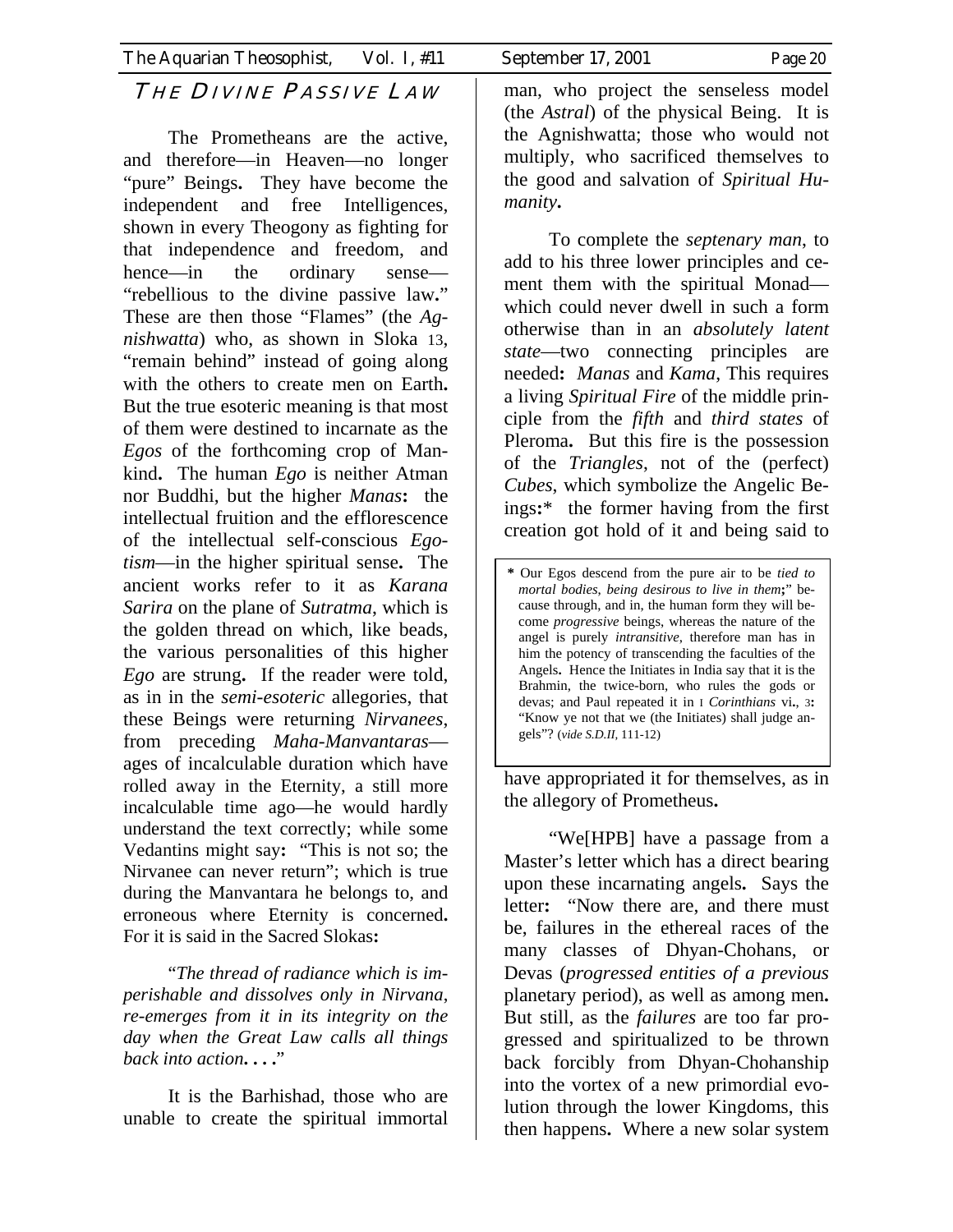has to be evolved these Dhyan-Chohans are borne in by influx 'ahead' of the Elementals (Entities **. . .** to be developed into humanity at a *future* time) and remain as a latent or inactive spiritual force, in the aura of a nascent world **. . .** until the stage of human evolution is reached**. . . .** Then they *become an active force* and commingle with the Elementals, to *develop little by little the full type of humanity***.**" That is to say, to develop in, and endow man with his Selfconscious mind, or *Manas***."**

"Then it touches upon the mystery of the Devas, and even Gods, having to pass through states which it was agreed to refer to as "Inmetallization, Inherbation, Inzoonization and finally Incarnation," and explains this by hinting at the necessity of failures even in the ethereal races of Dhyan Chohans**.** Concerning this it says**:**

"Still, as these 'failures' are too far progressed and spiritualized to be thrown back forcibly from Dhyan Chohanship into the vortex of a new primordial evolution through the lower kingdoms**. . . . .**" After which only a hint is given about the mystery contained in the allegory of the fallen Asuras, which will be expanded and explained in Book II**.** When Karma has reached them at the stage of human evolution, "they will have to drink it to the last drop in the bitter cup of retribution**.** Then they become an active force and commingle with the Elementals, the progressed entities of the pure animal kingdom, to develop little by little the full type of humanity**.**"

These Dhyan Chohans, as we see, do not pass through the three kingdoms as do the lower Pitris; nor do they incarnate in man until the Third Root Race" [I,187-88]

The *Agnishwatta* or Prometheans, devoid of the grosser *creative fire*, hence unable to create physical man, having no *double*, or astral body, to project, since they were without any *form*, are shown in exoteric allegories as Yogis, Kumaras (chaste youths), who became "rebels," *Asuras*, fighting and opposing gods,\* etc**.**, etc**.** As the allegory shows, the Gods who had no personal merit of their own, dreading the sanctity of those selfstriving incarnated Beings who had become *ascetics* and Yogis, and thus threatened to upset the power of the former by their *self-acquired* powers denounced them**.** All this has a deep philosophical meaning and refers to the evolution and acquirement of divine powers through *self-exertion.* Some Rishi-Yogis are shown in the Purânas to be far more powerful than the gods**.** Secondary gods or temporary powers in Nature (the Forces) are doomed to disappear; it is only the spiritual potentiality in man which can lead him to become one with the INFINITE and the ABSOLUTE**.**  [Extracted from *S.D.II,* pp. 78-81]

# Electricity is Matter

In 1882 the President of the Theosophical Society, Col**.** Olcott, was taken to task for asserting in one of his lectures that Electricity is matter**.** Such, nevertheless, is the teaching of the Occult Doctrine**.**  "Force," "Energy," may be a better name for it, so long as European Science knows so little about its true nature; yet matter it is, as much as Ether is matter, since it is as atomic, though several removes from the latter**.** 

It seems ridiculous to argue that because a thing is imponderable to Science, therefore it cannot be called matter**.** Elec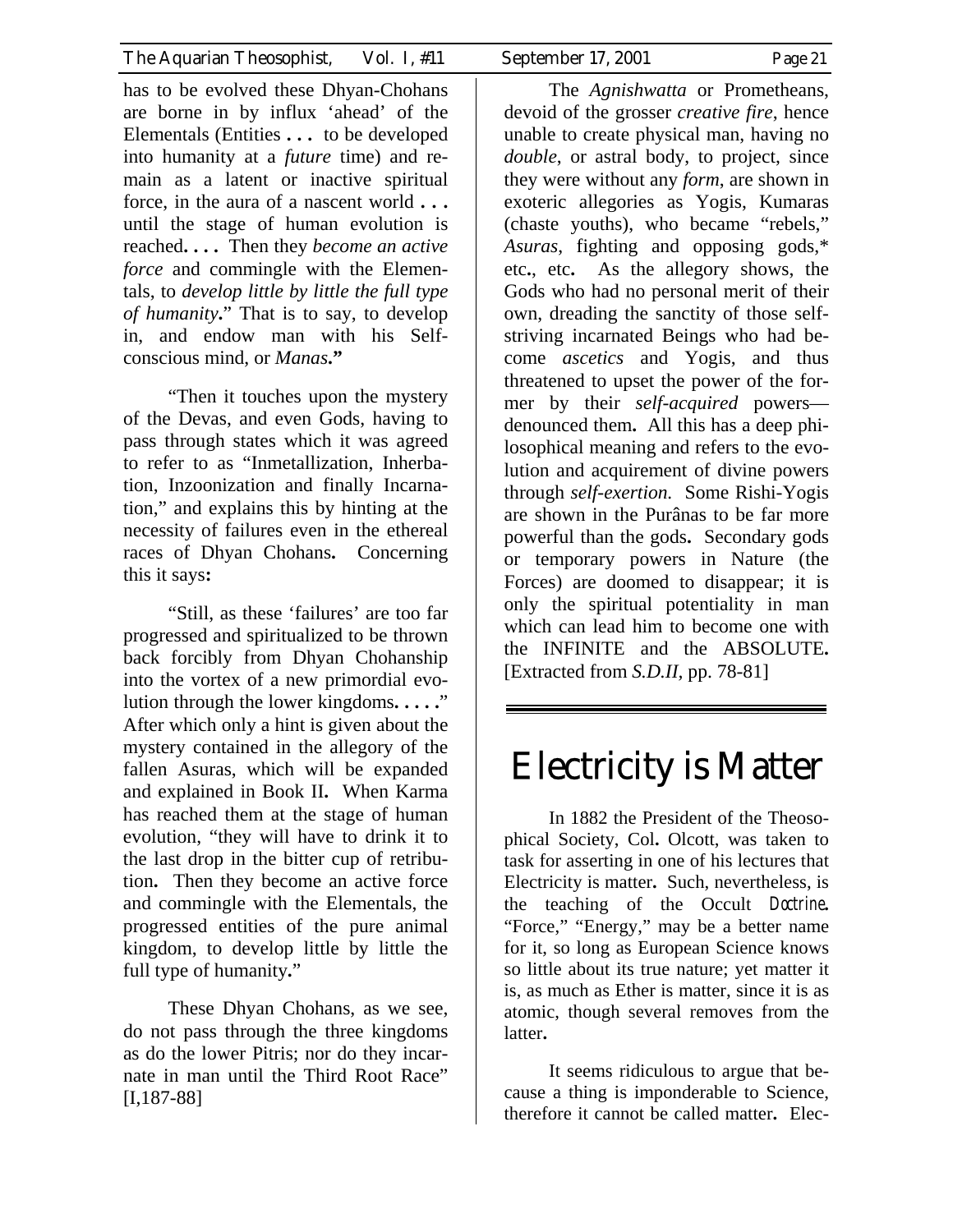tricity is "immaterial" in the sense that its molecules are not subject to perception and experiment; yet it may be—and Occultism says it is—atomic; therefore it is matter**.** 

But even supposing it were unscientific to speak of it in such terms, once Electricity is called in Science a source of Energy, Energy simply, and a Force —where is that Force or that Energy which can be thought of without thinking of matter? Maxwell, a mathematician and one of the greatest authorities upon Electricity and its phenomena, said, years ago, that Electricity was matter, not motion merely**.** 

"If we accept the hypothesis that the elementary substances are composed of atoms we cannot avoid concluding that electricity also, positive as well as negative, is divided into definite elementary portions, which behave like atoms of electricity**.**" (Helmholtz, *Faraday Lecture*, 1881)**.** 

We will go further than that, and assert that Electricity is not only Substance but that it is an emanation from an Entity, which is neither God nor Devil, but one of the numberless Entities that rule and guide our world according to the eternal Law of KARMA. *(S.D.I,111fn)*



### Editorial from Oregon Extracts from the Health Gallery Nutrition lCenter Newsletter [www.getwel.com]

# The Real Drug Pushers!

It all begins in school! Medical schools are supplied medical books directing drug treatment by pharmaceuticals. Medical students learn that the primary therapy for virtually every disease is a prescription drug. Strong links to the drug companies become even stronger after graduation, since the ongoing medical education comes largely from drug

sales representatives, medical journals filled with pharmaceutical ads, and conferences where physicians are "educated" on the use of drugs. Now the drug companies are even coming after patients, spending \$2 billion a year in direct-to-consumer advertisements. And their efforts are paying off. Our healthcare system is being bankrupted by more and costlier drugs.

If drugs were safe, that would be one thing. But they aren't. You be the judge. More than 2.2 million adverse drug reactions are reported every year, and between 100,000 and 200,000 deaths are caused by prescription drugs used exactly as directed. And the FDA does nothing about it. If your doctor gives you a prescription, ask about side effects and safer alternatives, then do your own research.

Consider Prozac and Its Cousins: — This popular class of antidepressants (Prozac, Paxil, Zoloft, Effexor, and Luvox) acts on the serotonin system in the brain. They have numerous adverse effects, including agitation in roughly one in four people taking them. These drugs can also trigger violent, suicidal behavior, even in normal individuals. Almost all of the school shootings you've heard about in the past few years, including the Columbine High School tragedy, involved students taking these drugs.

After taking Paxil, Donald Schell, a 60-year-old man from Wyoming, shot and killed his wife, daughter, granddaughter, and then himself. The family sued drug maker GloxoSmithKline and won. The company was ordered to pay \$8 million to the family. This court case may open a floodgate of similar cases against pharmaceutical manufacturers.

The national debate on the epidemic of teen violence has ignored the widespread use of prescription drugs in teens and particularly those who have committed terrible anti-social acts of violence. The drug-violence link is frighteningly common. Fifteen-year-old Shawn Cooper of Notus, Idaho, fired a shotgun at students and school staff. According to his stepfather, he had been taking an SSRI. Thirteen-year-old Chris Fetters of Iowa killed her favorite aunt. She was taking Prozac.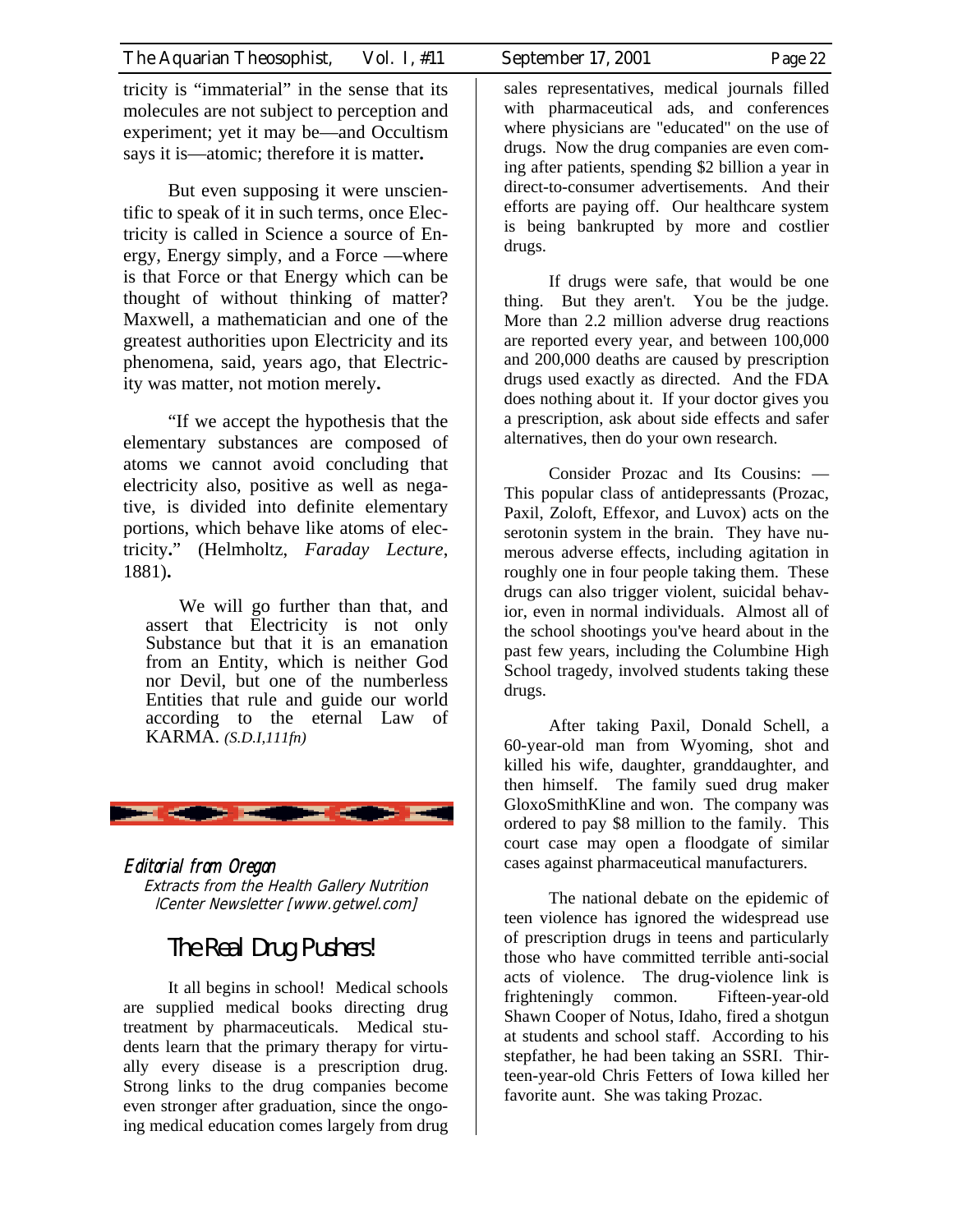Eric Harris, one of the shooters at the Columbine High School massacre **was reported taking Luvox, which, like Prozac, Zoloft and Paxil, belongs** to the class of drugs known as selective serotoinin reuptake inhibitors (SSRIs). In one out of every 25 children taking Luvox causes mania, "a psychosis characterized by exalted feelings, delusions of grandeur ... and over production of ideas."

Kristine Marie Cushing, age 39, had been separated from her husband for several months. In October 1991, she took a .38-caliber pistol and shot and killed both of her children, Elizabeth, age 8, and Stephanie Marie, age 4, while they lay sleeping in their beds, then shot herself, inflicting a non-fatal wound. Prosecutors stated that they "couldn't find one iota of information to show that she was anything but a very giving, caring and sweet human being." After a plea of insanity, she was committed to a mental institution. What could have made her snap? She had been taking Prozac.

Ann Blake Tracy, Ph.D., author of *Prozac: Panacea or Pandora?* has been studying the violent, dark side of SSRI drugs for ten years. She has researched 32 murder/suicides that involved women and their children. She has determined that in 24 of these 32 cases, the women were taking Prozac or another SSRI. Over 27,000 complaints to the FDA and nothing has been done about the use of these drugs.

Is Chemotherapy The Only Consideration? It can be helpful in cases of testicular cancer and lymphocytic leukemia, chemotherapy basically kills cancer cells and the immune system. Chemotherapy prevents alternative treatment to enhance the immune system because oncologists are concerned about it also aiding cancer cells. There has never been a double-blind study reporting any benefits of chemotherapy, but it is the main treatment accepted **by the AMA and** insurance companies.

The McGill Cancer Center in Canada, one of the largest and most prestigious cancer treatment centers in the world, did a study of oncologists to determine how they would respond to a diagnosis of cancer. On the confidential questionnaire, 58 out of 64 doctors said

that all chemotherapy programs were unacceptable to them and their family members. It is an individual choice. This note is provided only to offer the "other side of the coin!" Take charge of your own treatment. Ask for a list of patients who elected chemotherapy and the short and long term treatment as well as the side effects of the treatment.

There are alternative treatments available, but you have to do your own research. Keep an open mind and talk to others who have experienced success in their own treatment. Doctors affiliated with the American College for Advancement in Medicine may be able to provide a promising therapy.

Are You or a Loved One Scheduled For a Bypass? Heart disease is the biggest killer of Americans. Yet, most heart disease is preventable with changes in diet and lifestyle. The heart bypass has become one of the most popular operations in American. A recent analysis of almost 17,000 bypass patients showed they had a 43% chance of developing some type of post-operative problems. Those individuals considering a bypass should get a second opinion and also consider alternative treatment such as chelation, diet, weight loss (if necessary) and exercise before taking the "big jump" **Natural therapies are proving to reduce**  mortality better than aggressive medical intervention or even the most advanced drug treatment.

Be informed that a bypass is only temporary. If you do not change your life style those newly replaced arteries will again clog making your situation even more critical.

The Power Of Thought! Hundreds of studies have shown that people who are always angry and quick-tempered suffer more--and more deadly--heart attacks. Even the American Heart Association has reported that a significant percentage of heart attacks are caused not by high cholesterol or genetics, but by "angry outbursts!"

> You cannot build a temple of truth By hammering dead stones. Its foundations must precipitate themselves Like crystals from the solution of life.

*Gems,* June 30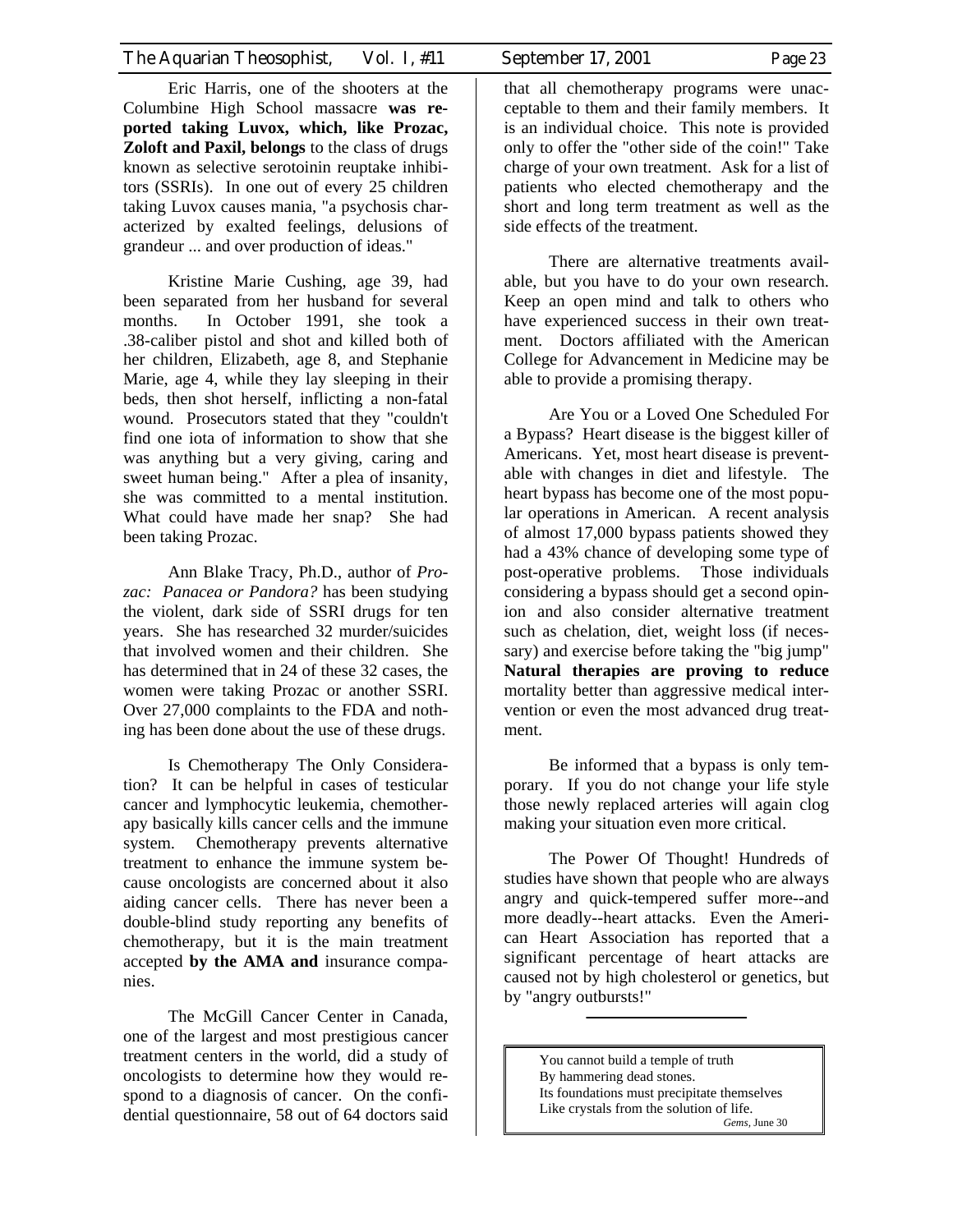# Darwinism in Denial?

WASHINGTON TIMES, AUG. 23, 2001 PHILIP GOLD ARETEA

Fifteen years or so ago, "nuclear winter" — the theory that the soot and ash of World War III could end human life by darkening the atmosphere and lowering global temperatures — enjoyed its moment in the shade. As science, nuclear winter contained more errors than my last high school chemistry test, but that didn't deter its supporters.

Psychiatrist Robert Jay Lifton wrote that, even if wrong, nuclear winter "serves us well" as an "idea." Opined physicist Freeman Dyson: "Nuclear winter is not just a theory. It is also a political statement with profound moral implications. Survival is more important than accuracy."

And so it has gone, and goes, in field after field: ecology, psychology, public health, fill in your own favorite here.Over and over, scientists ignore, distort or suborn the truth for the sake of their personal, political and professional agendas. And now it's happening again, in the battle between Darwinian materialism and the burgeoning Intelligent Design (ID) movement.

At this point, we stop for three brief announcements. First, much of the ID movement's best work is done under the auspices of my own think tank, the Seattle-based Discovery Institute. Second, I'm no creationist. Third, if you are, especially if you're a creationist of the "Tell Me What I Want to Hear the Way I Want to Hear It" persuasion, now might be a good time to stop reading.

That said, we proceed. This new struggle has less to do with "Inherit the Wind" stereotypes and cliches — crusading scientists and liberals vs. Bible-thumping buffoons than with the future of scientific inquiry, indeed the very nature of knowledge itself. Yes, many of the movement's researchers commit Christianity on a regular basis. Some are politically conservative. But ID's significance extends far beyond the preferences of its practitioners. To adapt a Clinton-era formulation, "It's the universe, stupid."

As science, ID holds that it's possible to seek and study evidence of intelligent design in the physical and biological worlds without positing either the identity or intent of the designer. So far, much of the work has centered on Darwinian materialism, which is not exactly the same thing as evolution. No serious scientist or informed layperson denies the fact of evolution, in the sense that species come, go and change over time. There's a fossil record of infuriating gaps, wondrous complexity and endless surprises to ponder. The problem with Darwinian materialism is that, as a matter of faith, it holds that all this happened at random . . . and that, as a matter of dogma, no other explanations may even be considered.

ID considers other explanations. In "Darwin's Black Box," Lehigh University biologist Michael Behe shows that the "irreducible complexity" of even a single cell argues against random evolution within the few billion years allotted by geology and cosmology. Baylor University mathematician William Dembski works on what he calls "specified complexity" — discerning design via mathematical analysis.

His first major work, "The Design Inference," was published by Cambridge University Press, not exactly a bunch of creationist hooters. Last year, biologist Jonathan Wells published "Icons of Evolution," showing that many of the standard textbook "proofs" were ambiguous, misleading and in at least one case, openly fraudulent. The movement has also received fair and serious Page One Sunday coverage in the New York Times and Los Angeles Times, as well as in publications ranging from "First Things" to Seattle and San Francisco city papers. There was even a conference at Yale.

The response of the Darwinian fundamentalists has been, to say the least, vicious. Leave aside Darwinian Richard Dawkins' generic sneer that anybody who questions the materialist gospel must be "ignorant, stupid or insane (or wicked, but I'd rather not consider that)." Mr. Behe has been savaged by his peers. Mr. Dembski was removed from his position as director of Baylor's Polanyi Center — an act described by Baylor President Robert B. Sloan as "related to matters of internal relationships and not to his academic work." Mr. Wells has been virtually excommunicated from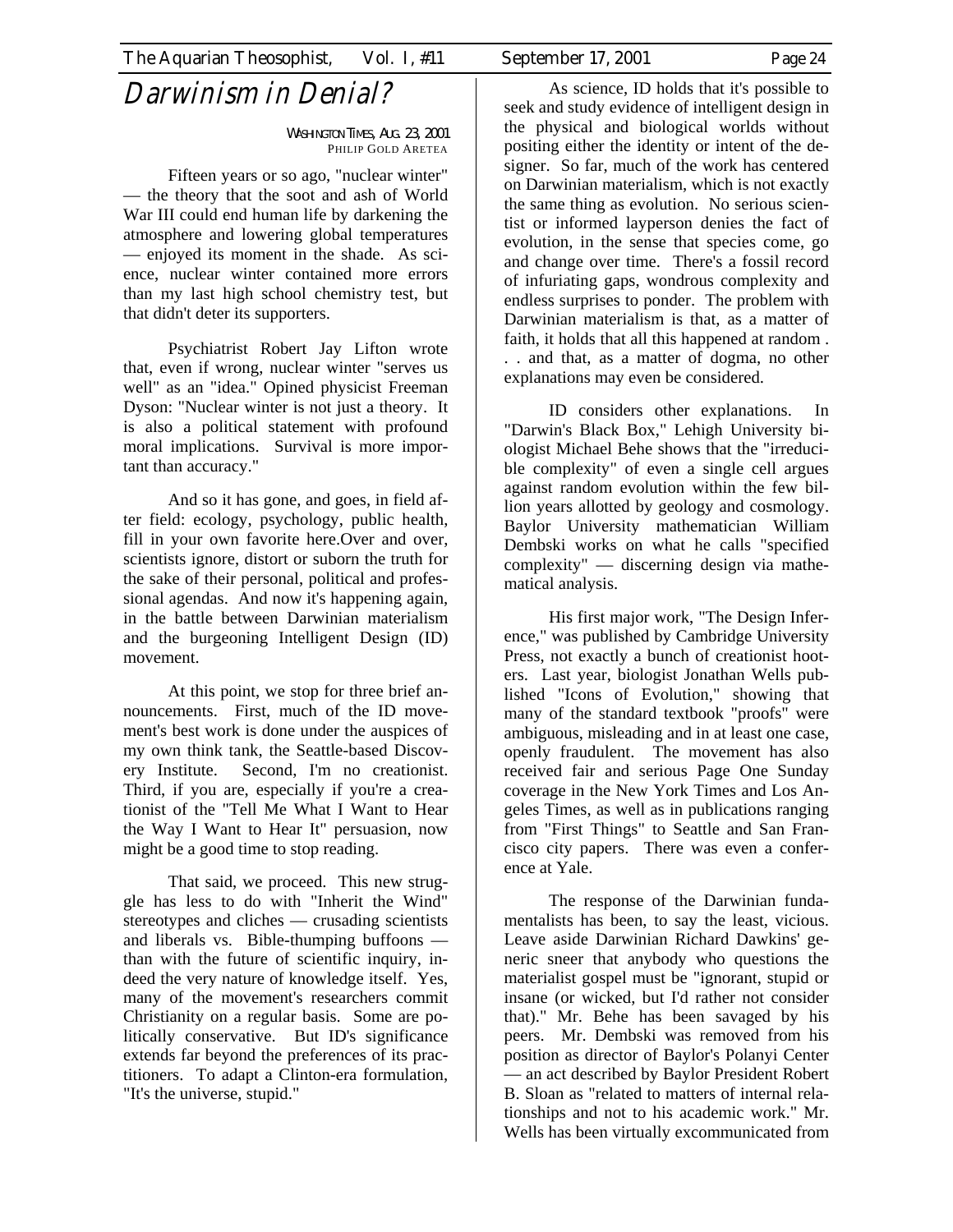the scientific establishment, even though no one has refuted a single statement in his book and many Darwinians have admitted they knew about the fakery all along.

Why the denials? Why the rage? Well, scientists are human.

They don't like being told they might be wrong, or that their life's work can be questioned. Some can't get beyond viewing ID as back-door creationism; give in here today and the Inquisition will be stoking the fires tomorrow. But the most basic resistance, I suspect, involves a fear that dares not speak its name the foreboding that science itself may someday demonstrate that science is neither the sole nor final source of verifiable truth concerning the universe and that portion of it known as us.

For scientists who cannot bear the thought, survival may indeed be more important than accuracy.

Submitted by Ruday Buhay Rodil

Here's a collection of Golden Rule, viewed from different religions. -- Ompong

THE GOLDEN RULE

Or the ethic of reciprocity as expressed in the scriptures of nearly everyreligion.

- 1. You shall love your neighbor as yourself. [Judaism and Christianity. Bible, Leviticus 19.18]
- 2. Whatever you wish that men would do to you, do so to them. [Christianity. Bible, Matthew 7.12]
- 3. Not one of you is a believer until he loves for his brother what he loves for himself. [Islam. Forty Hadith of an-Nawawi 13]
- 4. A man should wander about treating all creatures as he himself would be treated. [Jainism. Sutrakritanga 1.11.33]
- 5. Try your best to treat others as you would wish to be treated yourself, and you will find that this is the shortest way to benevolence. [Confucianism. Mencius VII.A.4]
- 6. One should not behave towards others in a way which is disagreeable to oneself. This is the essence of morality. All other activities are due to selfish desire. [Hinduism. Mahabharata, Anusasana Parva 113.8]
- 7. Tsekung asked, "Is there one word that can serve as a principle of conduct for life?" Confucius replied, "It is the word shu- reciprocity: Do not do to others what you do not want them to do to you." [Confucianism.] Analects 15.23. See also, Leviticus 19.18: Quoted by Jesus in Matthew 22.36-40 (be-low). Mencius VII.A.4 and Analects 15.23: Cf. Analects 6.28.2, p. 975.]
- 8. Comparing oneself to others in such terms as "Just as I am so are they, just as they are so am I," he should neither kill nor cause others to kill. [Buddhism. Sutta Nipata 705]
- 9. One going to take a pointed stick to pinch a baby bird should first try it on himself to feel how it hurts. [African Traditional Religions. Yoruba Proverb (Nigeria)]
- 10.One who you think should be hit is none else but you. One who you think should be governed is none else but you. One who you think should be tortured is none else but you. One who you think should be enslaved is none else but you. One who you think should be killed is none else but you. A sage is ingenuous and leads his life after comprehending the parity of the killed and the killer. Therefore, neither does he cause violence to others nor does he make others do so. [Jainism. Acarangasutra 5.101-2]
- 11.The Ariyan disciple thus reflects, Here am I, fond of my life, not wanting to die, fond of pleasure and averse from pain. Suppose someone should rob me of my life... it would not be a thing pleasing and delightful to me. If I, in my turn, should rob of his life one fond of his life, not wanting to die, one fond of pleasure and averse from pain, it would not be a thing pleasing or delightful to him. For a state that is not pleasant or delightful to me must also be to him also; and a state that is not pleasing or delightful to me, how could I inflict that upon another? As a result of such reflection he himself abstains from taking the life of creatures and he encourages others so to abstain, and speaks in praise of so abstaining. [Buddhism. Samyutta Nikaya v.353]
- 12. A certain heathen came to Shammai and said to him, "Make me a proselyte, on condition that you teach me the whole Torah while I stand on one foot." Thereupon he repulsed him with the rod which was in his hand. When he went to Hillel, he said to him, "What is hateful to you, do not do to your neighbor: that is the whole Torah; all the rest of it is commentary; go and learn." [Judaism. Talmud, Shabbat 31a. [See also, Sutta Nipata 705: Cf. Dhammapada 129-130, p. 478. Acarangasutra 5.101-2: Cf. Dhamma-